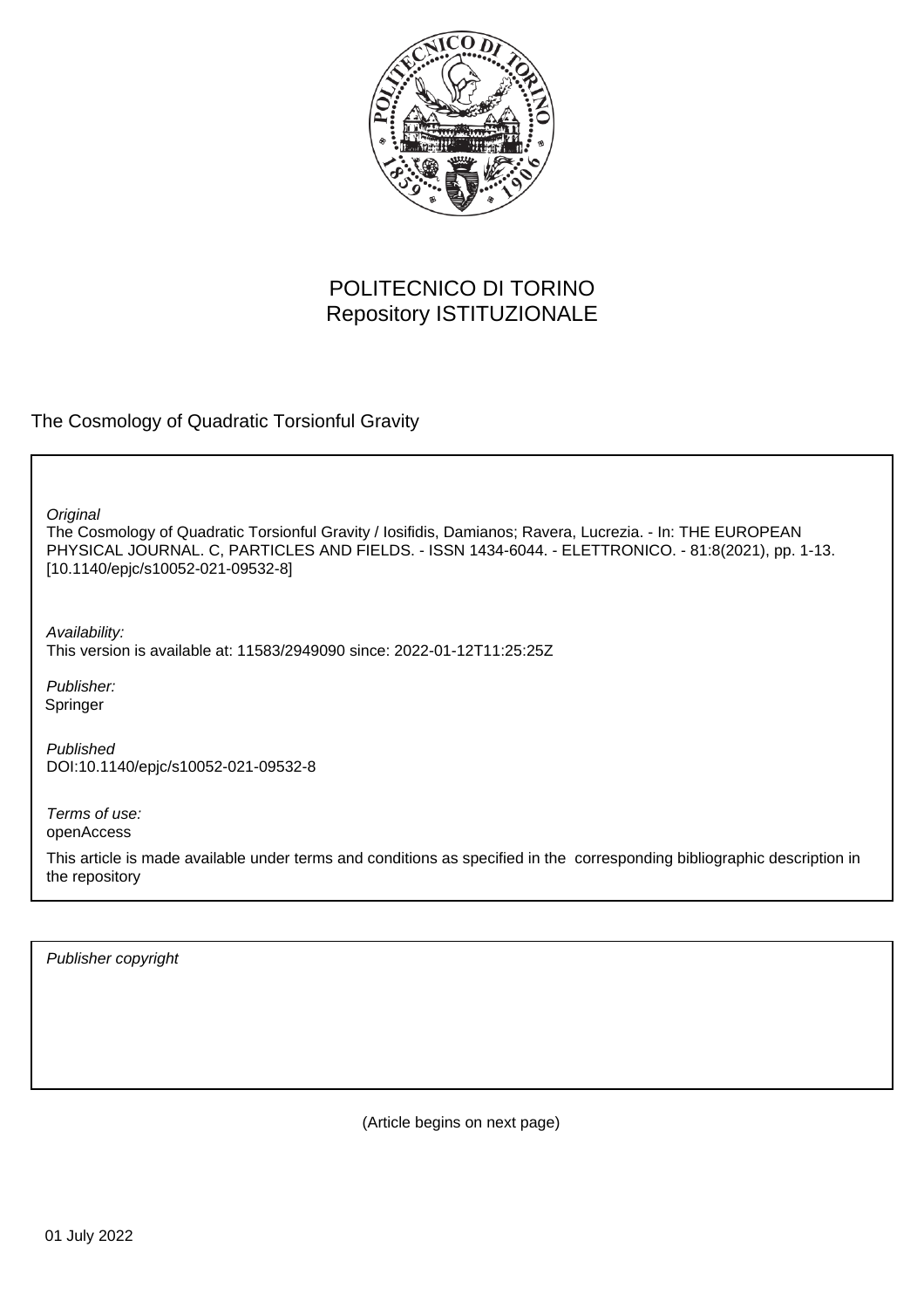Regular Article - Theoretical Physics



# **The cosmology of quadratic torsionful gravity**

**Damianos Iosifidis<sup>1,a</sup>, Lucrezia Ravera<sup>2,3,[b](http://orcid.org/0000-0003-4516-5127)</sup>** 

<sup>1</sup> Institute of Theoretical Physics, Department of Physics, Aristotle University of Thessaloniki, 54124 Thessaloniki, Greece

<sup>2</sup> DISAT, Politecnico di Torino, Corso Duca degli Abruzzi 24, 10129 Turin, Italy

<sup>3</sup> INFN, Sezione di Torino, Via P. Giuria 1, 10125 Turin, Italy

Received: 26 June 2021 / Accepted: 5 August 2021 / Published online: 15 August 2021 © The Author(s) 2021

**Abstract** We study the cosmology of a quadratic metriccompatible torsionful gravity theory in the presence of a perfect hyperfluid. The gravitational action is an extension of the Einstein–Cartan theory given by the usual Einstein–Hilbert contribution plus all the admitted quadratic parity even torsion scalars and the matter action also exhibits a dependence on the connection. The equations of motion are obtained by regarding the metric and the metric-compatible torsionful connection as independent variables. We then consider a Friedmann–Lemaître–Robertson–Walker background, analyze the conservation laws, and derive the torsion modified Friedmann equations for our theory. Remarkably, we are able to provide exact analytic solutions for the torsionful cosmology.

# **1 Introduction**

As it is well known, the development of Riemannian geometry led to the rigorous mathematical formulation of general relativity (GR). In spite of the great success and solid predictive power of GR in many contexts, it still falls short in explaining some of the current cosmological data. It does not properly explain the cosmological evolution at early times and is unable to predict a late time accelerated expansion. Consequently, diverse alternative modified theories of gravity have been proposed [1]. Among the various proposals, a particularly well motivated and promising setup in the spirit of gravity geometrization is that of non-Riemannian geometry  $[2,3]$ , where the Riemannian assumptions of metric compatibility and torsionlessness of the connection are released and therefore non-vanishing torsion and nonmetricity are allowed along with curvature. Non-Riemannian effects, induced by the presence of torsion and non-metricity, are nowadays believed to have played a key

role in particular in the very early Universe (see [4,5] and references therein).

Different restrictions of non-Riemannian geometry provide distinct frameworks for gravity theories formulations and the inclusion of torsion and non-metricity in gravitational theories has led to many fruitful applications in various areas of both mathematics and physics, among which, for instance, the ones recently presented in  $[6–15]$ . In particular, in the cosmological context, in [15] the most general form of acceleration equation in the presence of torsion and non-metricity was derived and conditions under which torsion and non-metricity accelerate/decelerate the expansion rate of the Universe were discussed. Let us also mention that imposing the vanishing of torsion and non-metricity one gets metric theories of which GR is a special case, whereas by demanding the vanishing of the curvature and non-metricity one is left with the standard teleparallel formulation [16]. Moreover, one could either set the curvature and torsion to zero while allowing for a non-vanishing non-metricity, which yields the symmetric teleparallel scheme [17,18], or fix just the curvature to zero getting a generalized teleparallel framework involving both torsion and non-metricity [19]. On the other hand, one may also impose no constraint on such geometric objects. This is the non-Riemannian scenario where Metric-Affine Gravity (MAG) theories are developed. The literature on the subject is huge. For an exhaustive review of the geometrical theoretical background on MAG we refer the reader to e.g. [20–22]. In the metric-affine approach the metric and the connection are considered as independent fields and the matter Lagrangian depends on the connection as well. In this framework, the theory is assumed to have, in principle, a non-vanishing hypermomentum tensor [23] encompassing the microscopic characteristics of matter such as spin, dilation, and shear [20].

What is more, in the framework of non-Riemannian geometry, where the presence of extra degrees of freedom with respect to GR is due to torsion and non-metricity of space-

<sup>a</sup> e-mail: [diosifid@auth.gr](mailto:diosifid@auth.gr)

b e-mail: [lucrezia.ravera@polito.it](mailto:lucrezia.ravera@polito.it) (corresponding author)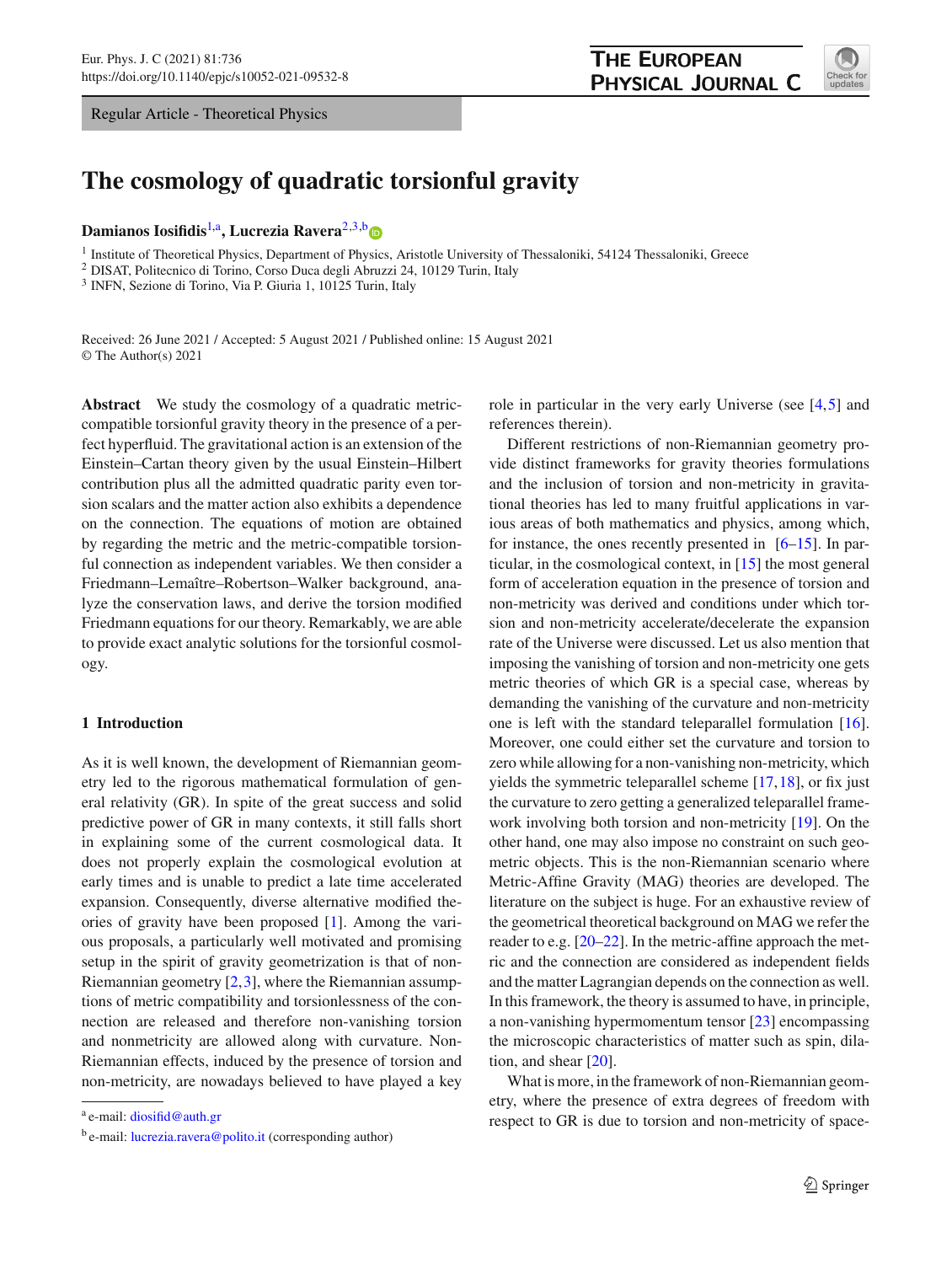time which are linked to the microstructure of matter, fluid carrying hypermomentum turns out to be very appealing. In particular, diverse hyperfluid models have proved to have relevant applications especially in cosmology, such as the ones given in [24–33]. In particular, in [33] the perfect (ideal) hyperfluid model representing the natural generalization of the classical GR perfect fluid structure has been formulated and analyzed.

Motivated by the prominent and intriguing role of non-Riemannian geometry and hyperfluids in the cosmological scenario, in the present paper we study the cosmology of a quadratic torsionful gravity theory given by the Einstein– Hilbert (EH) contribution plus all the admitted quadratic parity even torsion scalars (see also [34]) and in the presence of a perfect hyperfluid. We restrict ourselves to the case of vanishing non-metricity while allowing for a non-vanishing torsion and let the matter action also exhibit a dependence on the connection.

The remaining of this paper is structured as follows: in Sect. 2 we briefly review the geometric setup and in Sect. 3 we give a short account of energy–momentum and hypermomentum tensors. Subsequently, in Sect. 4 we write our quadratic torsionful gravity theory and derive its field equations. We work in a first order formalism, where the metric and the affine connection are treated as independent variables. The theory and the aforementioned general analysis is developed in *n* spacetime dimensions, whereas we restrict ourselves to the case  $n = 4$  when studying solutions. Section 5 is devoted to the study of the cosmology of the theory. Here we first discuss the torsion degrees of freedom in a Friedmann–Lemaître–Robertson–Walker (FLRW) spacetime and recall the notion of perfect hyperfluid together with its properties. Then we analyze the field equations, conservation laws, and torsion modified Friedmann equations for our torsionful model. Finally, in Sect. 6 we provide exact analytic solutions for such torsionful cosmology. In Sect. 7 we discuss our results and possible future developments. Useful formulas and conventions are collected in Appendix A.

## **2 Review of the geometric setup**

Let us start with a brief review of the geometric setup. We will adopt the same notation and conventions of Ref. [22], to which we refer the reader for more details. We consider the framework of non-Riemannian geometry, endowed with a metric  $g_{\mu\nu}$  and an independent affine connection  $\Gamma^{\lambda}{}_{\mu\nu}$ . The generic decomposition of an affine connection reads

$$
\Gamma^{\lambda}{}_{\mu\nu} = \tilde{\Gamma}^{\lambda}{}_{\lambda\mu\nu} + N^{\lambda}{}_{\mu\nu},\tag{1}
$$

where the distortion tensor  $N^{\lambda}{}_{\mu\nu}$  (non-Riemannian contribution to the affine connection) and the Levi–Civita connection  $\tilde{\Gamma}^{\lambda}_{\lambda\mu\nu}$  (Riemannian contribution) are respectively given by

$$
N^{\lambda}{}_{\mu\nu} = \underbrace{\frac{1}{2}g^{\rho\lambda}\left(Q_{\mu\nu\rho} + Q_{\nu\rho\mu} - Q_{\rho\mu\nu}\right)}_{\text{deflection (or disformation)}} - \underbrace{g^{\rho\lambda}\left(S_{\rho\mu\nu} + S_{\rho\nu\mu} - S_{\mu\nu\rho}\right)}_{\text{contorsion} := K^{\lambda}{}_{\mu\nu}},
$$
\n(2)

$$
\tilde{\Gamma}^{\lambda}_{\lambda\mu\nu} = \frac{1}{2} g^{\rho\lambda} \left( \partial_{\mu} g_{\nu\rho} + \partial_{\nu} g_{\rho\mu} - \partial_{\rho} g_{\mu\nu} \right). \tag{3}
$$

In Eq. (2),  $S_{\mu\nu}^{\rho}$  is the Cartan torsion tensor,

$$
S_{\mu\nu}{}^{\lambda} := \Gamma^{\lambda}{}_{[\mu\nu]},\tag{4}
$$

whose trace is given by

$$
S_{\mu} := S_{\mu\lambda}{}^{\lambda}.
$$
 (5)

On the other hand,  $Q_{\lambda\mu\nu}$  is the nonmetricity tensor, defined as

$$
Q_{\lambda\mu\nu} := -\nabla_{\lambda}g_{\mu\nu} = -\partial_{\lambda}g_{\mu\nu} + \Gamma^{\rho}{}_{\mu\lambda}g_{\rho\nu} + \Gamma^{\rho}{}_{\nu\lambda}g_{\mu\rho}.
$$
 (6)

In the sequel we will focus on the case of a metric-compatible torsionful affine connection, namely we will consider vanishing non-metricity and non-vanishing torsion. Our definition for the covariant derivative  $\nabla$ , associated with a metriccompatible torsionful affine connection  $\Gamma$ , acting on a vector is

$$
\nabla_{\mu} u^{\lambda} = \partial_{\mu} u^{\lambda} + \Gamma^{\lambda}{}_{\nu\mu} u^{\nu}.
$$
 (7)

The curvature tensor is defined by

$$
R^{\mu}{}_{\nu\alpha\beta} := 2\partial_{[\alpha}\Gamma^{\mu}{}_{|\nu|\beta]} + 2\Gamma^{\mu}{}_{\rho[\alpha}\Gamma^{\rho}{}_{|\nu|\beta]} \tag{8}
$$

and we also have the following contractions:

$$
R_{\nu\beta} := R^{\mu}{}_{\nu\mu\beta},\tag{9}
$$

$$
\hat{R}_{\alpha\beta} := R^{\mu}{}_{\mu\alpha\beta} = 0,\tag{10}
$$

$$
\check{R}^{\lambda}_{\lambda\alpha} := R^{\lambda}{}_{\mu\nu\alpha} g^{\mu\nu}.
$$
\n(11)

The tensor in (9) is the Ricci tensor of  $\Gamma$ , while in (10) we have the so-called homothetic curvature which vanishes for metric-compatible affine connections, and in  $(11)$  we have introduced a third tensor that is sometimes referred to as the co-Ricci tensor in the literature. In particular, for metriccompatible affine connections we have  $R_{\mu\nu} = -R_{\mu\nu}$  (see also [22] for details). A further contraction gives us the Ricci scalar of  $\Gamma$ , which is uniquely defined, since

$$
R := R_{\mu\nu}g^{\mu\nu} = -\check{R}_{\mu\nu}g^{\mu\nu}.
$$
 (12)

Let us also mention that plugging the decomposition (1) into the definition of the curvature tensor  $(8)$  one can prove that

$$
R^{\mu}{}_{\nu\alpha\beta} = \tilde{R}^{\mu}_{\mu\nu\alpha\beta} + 2\tilde{\nabla}_{[\alpha}N^{\mu}{}_{|\nu|\beta]} + 2N^{\mu}{}_{\lambda|\alpha}N^{\lambda}{}_{|\nu|\beta]},\tag{13}
$$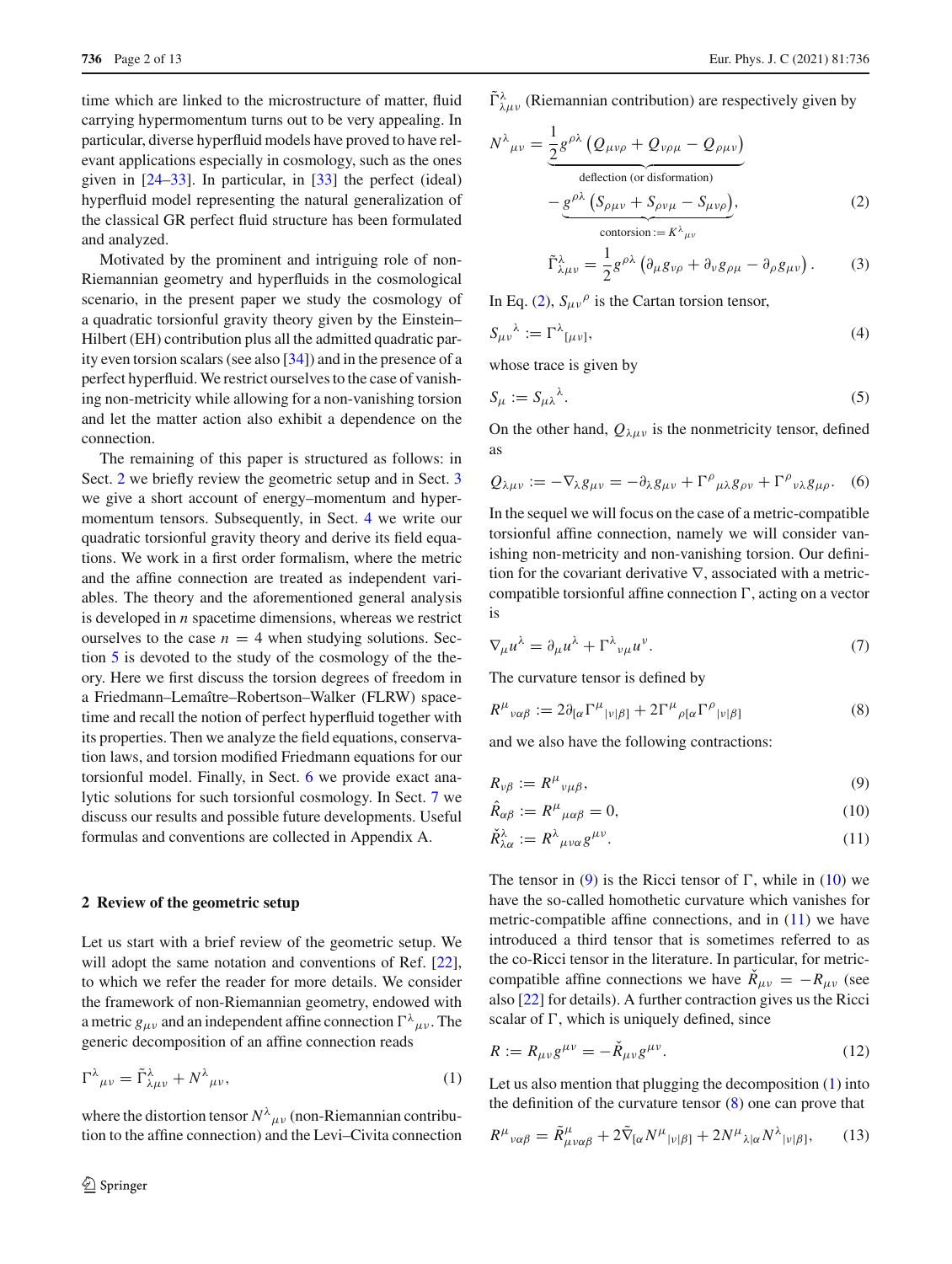where  $\tilde{\nabla}$  denotes the Levi–Civita covariant derivative. Moreover, the torsion can be derived from the distortion tensor through the relation

$$
S_{\mu\nu\alpha} = N_{\alpha[\mu\nu]}.\tag{14}
$$

The variation of the torsion with respect to the metric and the connection (see e.g. [22]) reads, respectively,

$$
\delta_g S_{\mu\nu}{}^{\alpha} = 0,\tag{15}
$$

$$
\delta_{\Gamma} S_{\alpha\beta}{}^{\lambda} = \delta_{\alpha}^{[\mu} \delta_{\beta}^{\nu]} \delta{\Gamma}^{\lambda}{}_{\mu\nu}.
$$
 (16)

These formulas are particularly useful to reproduce the calculations in the sequel.

## **3 Hypermomentum and energy–momentum tensors**

In this section we give a short account of energy–momentum and hypermomentum tensors, following the same lines of [31]. Here we shall restrict ourselves to the metriccompatible torsionful case.

In our setup we consider the action to be a functional of the metric, the independent metric-compatible torsionful connection, and the matter fields, that is to say

$$
S[g, \Gamma, \varphi] = S_G[g, \Gamma] + S_M[g, \Gamma, \varphi], \tag{17}
$$

where

$$
S_{\mathcal{G}}[g,\Gamma] = \frac{1}{2\kappa} \int d^n x \sqrt{-g} \mathcal{L}_{\mathcal{G}}(g,\Gamma) \tag{18}
$$

and

$$
S_{\mathbf{M}}[g, \Gamma, \varphi] = \int d^n x \sqrt{-g} \mathcal{L}_{\mathbf{M}}(g, \Gamma, \varphi) \tag{19}
$$

represent, respectively, the gravitational sector and the matter one. In the former  $\kappa = 8\pi G$  is the gravitational constant, while in the latter  $\varphi$  collectively denotes the matter fields. Let us mention that the action  $(17)$  also depends on the derivatives of the metric and connection. Here we are suppressing the aforesaid dependence for simplicity.

Then, we define as usual the metrical (symmetric) energy– momentum tensor (MEMT)

$$
T_{\mu\nu} := -\frac{2}{\sqrt{-g}} \frac{\delta S_M}{\delta g^{\mu\nu}} = -\frac{2}{\sqrt{-g}} \frac{\delta(\sqrt{-g}\mathcal{L}_M)}{\delta g^{\mu\nu}} \tag{20}
$$

and the hypermomentum tensor (HMT) [23]

$$
\Delta_{\lambda}{}^{\mu\nu} := -\frac{2}{\sqrt{-g}} \frac{\delta S_M}{\delta \Gamma^{\lambda}{}_{\mu\nu}} = -\frac{2}{\sqrt{-g}} \frac{\delta(\sqrt{-g}\mathcal{L}_M)}{\delta \Gamma^{\lambda}{}_{\mu\nu}},\tag{21}
$$

which encompasses matter microstructure [20]. Now, note that if one works in the equivalent formalism based on the vielbeins  $e_{\mu}^{c}$  and spin connection  $\omega_{\mu ab}$ , then the so-called canonical energy–momentum tensor (CEMT) is defined by

$$
t^{\mu}{}_{c} := \frac{1}{\sqrt{-g}} \frac{\delta S_{\rm M}}{\delta e_{\mu}{}^{c}},\tag{22}
$$

which, in general, is not symmetric. Here we use Latin letters to denote Lorentz indices, that is tangent indices. The usual relation  $g_{\mu\nu} = e_{\mu}{}^{a} e_{\nu}{}^{b} \eta_{ab}$  connecting metric and vielbeins holds, where  $\eta_{ab}$  is the tangent space flat Minkowski metric. Our conventions are given in Appendix A. The CEMT is not independent of the MEMT and HMT (see also [20]). Indeed, one can prove that the following relation holds:

$$
t^{\mu}_{\ \lambda} := \frac{1}{\sqrt{-g}} \frac{\delta S_M}{\delta e_{\lambda}^{\ c}} e_{\lambda}^{\ c} = T^{\mu}_{\ \lambda} - \frac{1}{2\sqrt{-g}} \hat{\nabla}_{\nu} \left( \sqrt{-g} \Delta_{\lambda}^{\ \mu \nu} \right), \tag{23}
$$

where we have also exploited the identity

$$
\nabla_{\nu} e_{\mu}{}^{a} = 0 = \partial_{\nu} e_{\mu}{}^{a} - \Gamma^{\rho}{}_{\mu\nu} e_{\rho}{}^{a} + \omega^{\nu a}_{\nu ab} e_{\mu}{}^{b}, \qquad (24)
$$

connecting the two formalisms, and we have defined

$$
\hat{\nabla}_{\nu} := 2S_{\nu} - \nabla_{\nu}.
$$
\n(25)

Observe that for matter with no microstructure ( $\Delta_{\alpha\mu\nu} \equiv 0$ ) the CEMT and MEMT coincide. Furthermore, note that from Eq. (23) one can obtain the conservation law for spin [35], which, in the metric-compatible torsionful case, reads

$$
2t_{\lbrack \mu\nu\rbrack} = \frac{1}{\sqrt{-g}}\hat{\nabla}_{\alpha}\left(\sqrt{-g}\tau_{\mu\nu}{}^{\alpha}\right),\tag{26}
$$

where

$$
\tau_{\mu\nu}{}^{\alpha} := \Delta_{[\mu\nu]}{}^{\alpha}.
$$
\n(27)

Additionally, upon contraction of  $\mu$ ,  $\lambda$  in (23), one gets the trace relation

$$
t = T + \frac{1}{2\sqrt{-g}} \partial_{\nu} \left( \sqrt{-g} \Delta^{\nu} \right), \tag{28}
$$

with

$$
t := t^{\mu}{}_{\mu}, \quad T := T^{\mu}{}_{\mu}, \quad \Delta^{\nu} := \Delta_{\lambda}{}^{\lambda \nu}.
$$
 (29)

From Eq. (28) one can notice that for specific matter types the following relations hold true:

$$
T = 0 \quad \leftrightarrow \quad 2t = \frac{1}{\sqrt{-g}} \partial_{\nu} \left( \sqrt{-g} \Delta^{\nu} \right), \tag{30}
$$

$$
t = 0 \quad \leftrightarrow \quad 2T = -\frac{1}{\sqrt{-g}} \partial_{\nu} \left( \sqrt{-g} \Delta^{\nu} \right), \tag{31}
$$

$$
t = T \quad \leftrightarrow \quad \partial_{\nu} \left( \sqrt{-g} \Delta^{\nu} \right) = 0, \tag{32}
$$

corresponding, respectively, to the case of conformally invariant, frame rescalings invariant, and special projective transformations invariant theories (see [36] for details on such models).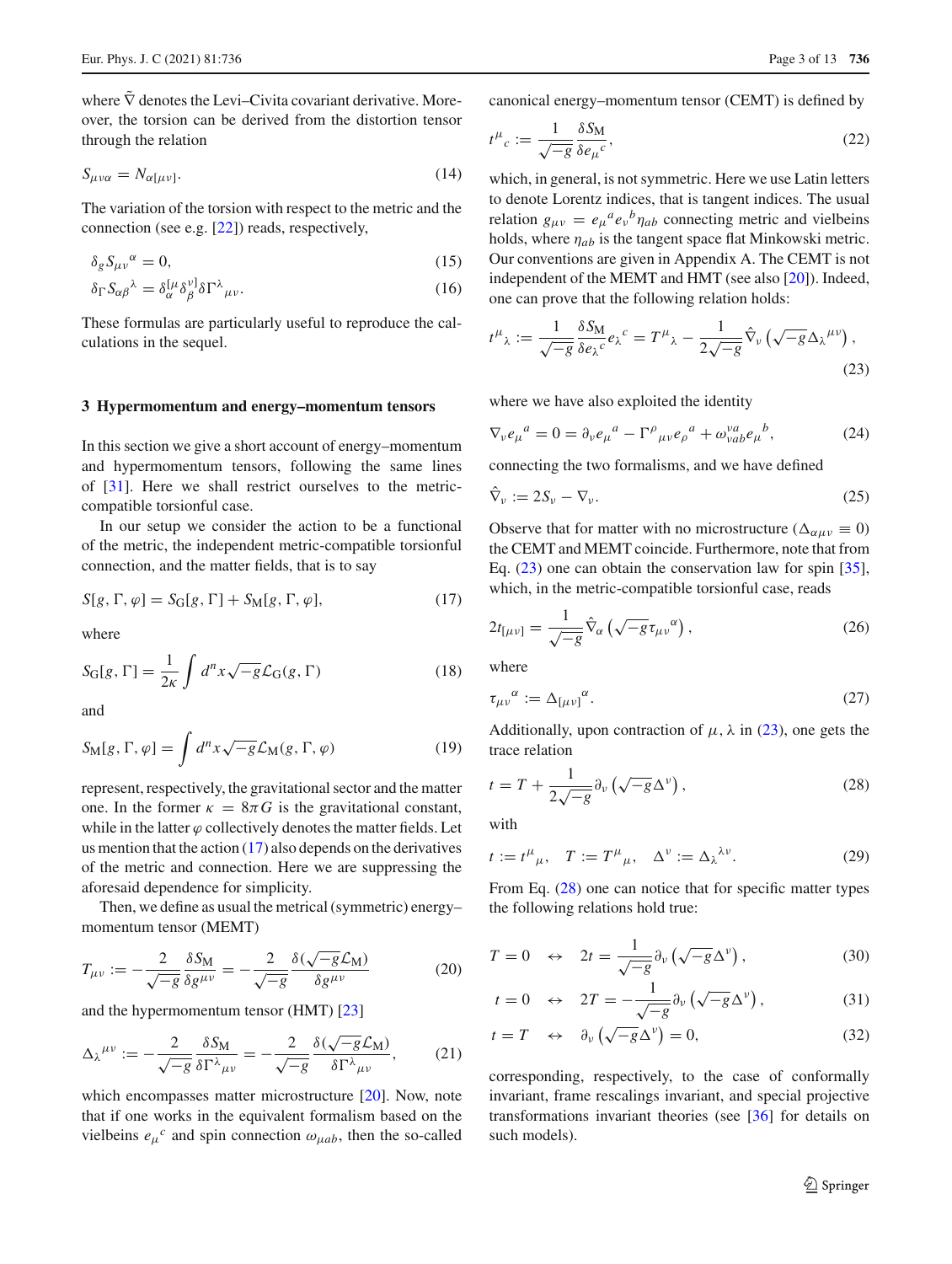# **4 The theory**

We consider an extension of the Einstein–Cartan theory, including also the three torsion (parity even) quadratic terms that are allowed by dimensional analysis.<sup>1</sup> As we shall show, their presence is rather essential in order to obtain non-trivial dynamics for the torsion variables.2 Then, our extended quadratic torsionful action involves three parameters and reads

$$
S[g, \Gamma, \varphi] = \frac{1}{2\kappa} \int d^n x \sqrt{-g} \Big[ R + b_1 S_{\alpha\mu\nu} S^{\alpha\mu\nu} + b_2 S_{\alpha\mu\nu} S^{\mu\nu\alpha} + b_3 S_{\mu} S^{\mu} \Big] + S_{\text{hyp}}, \tag{33}
$$

where  $b_1$ ,  $b_2$ , and  $b_3$  are dimensionless parameters.  $S_{hyp}$ denotes the matter part which we assume to be that of a perfect hyperfluid. Note that the above action is a special case of the more general gravitational theory involving both torsion and non-metricity quadratic parity even and parity odd terms [22]. Moreover, the action (33) has been considered also in [34] in a different context and in the presence of a cosmological constant. In this regard, let us mention here that the inclusion of a cosmological constant term in  $(33)$  would just imply a further contribution to the metric field equations we are going to analyze, while the connection field equations would not be modified.

Let us now derive the field equations of the theory (33). Variation with respect to the metric gives

$$
R_{(\mu\nu)} - \frac{R}{2}g_{\mu\nu} - \frac{\mathcal{L}_2}{2}g_{\mu\nu} + B_{\mu\nu} = \kappa T_{\mu\nu},\tag{34}
$$

where we have defined

$$
B_{\mu\nu} = B_{\nu\mu} := b_1 (2S_{\nu\alpha\beta} S_{\mu}{}^{\alpha\beta} - S_{\alpha\beta\mu} S^{\alpha\beta}{}_{\nu})
$$

$$
-b_2 S_{\nu\alpha\beta} S_{\mu}{}^{\beta\alpha} + b_3 S_{\mu} S_{\nu}
$$
(35)

and

$$
\mathcal{L}_2 := b_1 S_{\alpha\mu\nu} S^{\alpha\mu\nu} + b_2 S_{\alpha\mu\nu} S^{\mu\nu\alpha} + b_3 S_{\mu} S^{\mu}.
$$
 (36)

In addition, varying the action with respect to the metriccompatible but torsionful connection  $\int_{\mu\nu}^{\lambda}$  we get the field equations

$$
P_{\lambda}{}^{\mu\nu} + \Psi_{\lambda}{}^{\mu\nu} = \kappa \,\Delta_{\lambda}{}^{\mu\nu},\tag{37}
$$

where

$$
P_{\lambda}^{\mu\nu} = 2(S_{\lambda}g^{\mu\nu} - S^{\mu}\delta^{\nu}_{\lambda} + g^{\mu\sigma}S_{\sigma\lambda}^{\nu})
$$
\n(38)

is the metric-compatible torsionful Palatini tensor, which fulfills  $P_{\mu}{}^{\mu\nu} \equiv 0$ , and where we have defined

$$
\Psi_{\lambda}{}^{\mu\nu} := 2b_1 S^{\mu\nu}{}_{\lambda} + 2b_2 S_{\lambda}{}^{\{\mu\nu\}} + 2b_3 S^{\{\mu}{}_{\lambda}{}^{\nu\}}.
$$
 (39)

In what follows we will analyze the cosmology of this quadratic torsionful gravity theory.

#### **5 Cosmology with quadratic torsion terms**

In this section we move on to the study of the cosmology of the theory  $(33)$ . To pursue this aim, we shall consider a flat FLRW spacetime with the usual Robertson-Walker line element

$$
ds^2 = -dt^2 + a^2 \delta_{ij} dx^i dx^j,
$$
\n(40)

where  $a(t)$  is the cosmic scale factor and *i*,  $j = 1, 2, \ldots, n - 1$ 1. In addition we let  $u^{\mu}$  represent the normalized *n*-velocity field of a given fluid which in co-moving coordinates is expressed as  $u^{\mu} = \delta_0^{\mu} = (1, 0, 0, \dots, 0), u_{\mu} u^{\mu} = -1.$ Accordingly, we define in the usual way the projector tensor

$$
h_{\mu\nu} := g_{\mu\nu} + u_{\mu}u_{\nu},\tag{41}
$$

which project objects on the space orthogonal to  $u^{\mu}$ . We also define the temporal derivative

$$
\dot{=}u^{\alpha}\nabla_{\alpha}.\tag{42}
$$

The projection operator  $(41)$  and the temporal derivative  $(42)$ constitute together a  $1 + (n - 1)$  spacetime split.

## 5.1 Perfect cosmological hyperfluid

As we have already mentioned in the introduction, a hyperfluid is a classical continuous medium carrying hypermomentum. The general formulation of perfect hyperfluid generalizing the classical perfect fluid notion of GR has been recently presented in [33] by first giving its physical definition and later using the appropriate mathematical formulation in order to extract its energy tensors by demanding spatial isotropy. In our study we consider such perfect hyperfluid model in a homogeneous cosmological setting.<sup>3</sup>

As shown in [33], the description of the perfect hyperfluid is given by the energy related tensors

$$
T_{\mu\nu} = \rho u_{\mu} u_{\nu} + p h_{\mu\nu},\tag{43}
$$

$$
t_{\mu\nu} = \rho_c u_\mu u_\nu + p_c h_{\mu\nu},\tag{44}
$$

$$
\Delta_{\alpha\mu\nu}^{(n)} = \phi(t)h_{\mu\alpha}u_{\nu} + \chi(t)h_{\nu\alpha}u_{\mu} + \psi(t)u_{\alpha}h_{\mu\nu} + \omega(t)u_{\alpha}u_{\mu}u_{\nu} + \delta_4^n \varepsilon_{\alpha\mu\nu\rho}u^{\rho}\zeta(t),
$$
 (45)

all of them respecting spatial isotropy and subject to certain conservation laws (see discussion below). In the hyperfluid

These terms have exactly the same dimension as *R*, that is  $[L^{-2}]$ , and therefore their inclusion is well motivated.

<sup>&</sup>lt;sup>2</sup> In [11] (see also [12–14], where the form of torsion presented in [11] was constrained), where only the Ricci scalar was present in the gravitational action, the conservation law for hypermomentum was trivialized leaving, therefore, the torsion function fully undetermined. It will be shown in the sequel that the very presence of the quadratic torsion terms fixes this indeterminacy, providing exact evolution laws for all variables.

<sup>&</sup>lt;sup>3</sup> That is, we also demand homogeneity along with isotropy.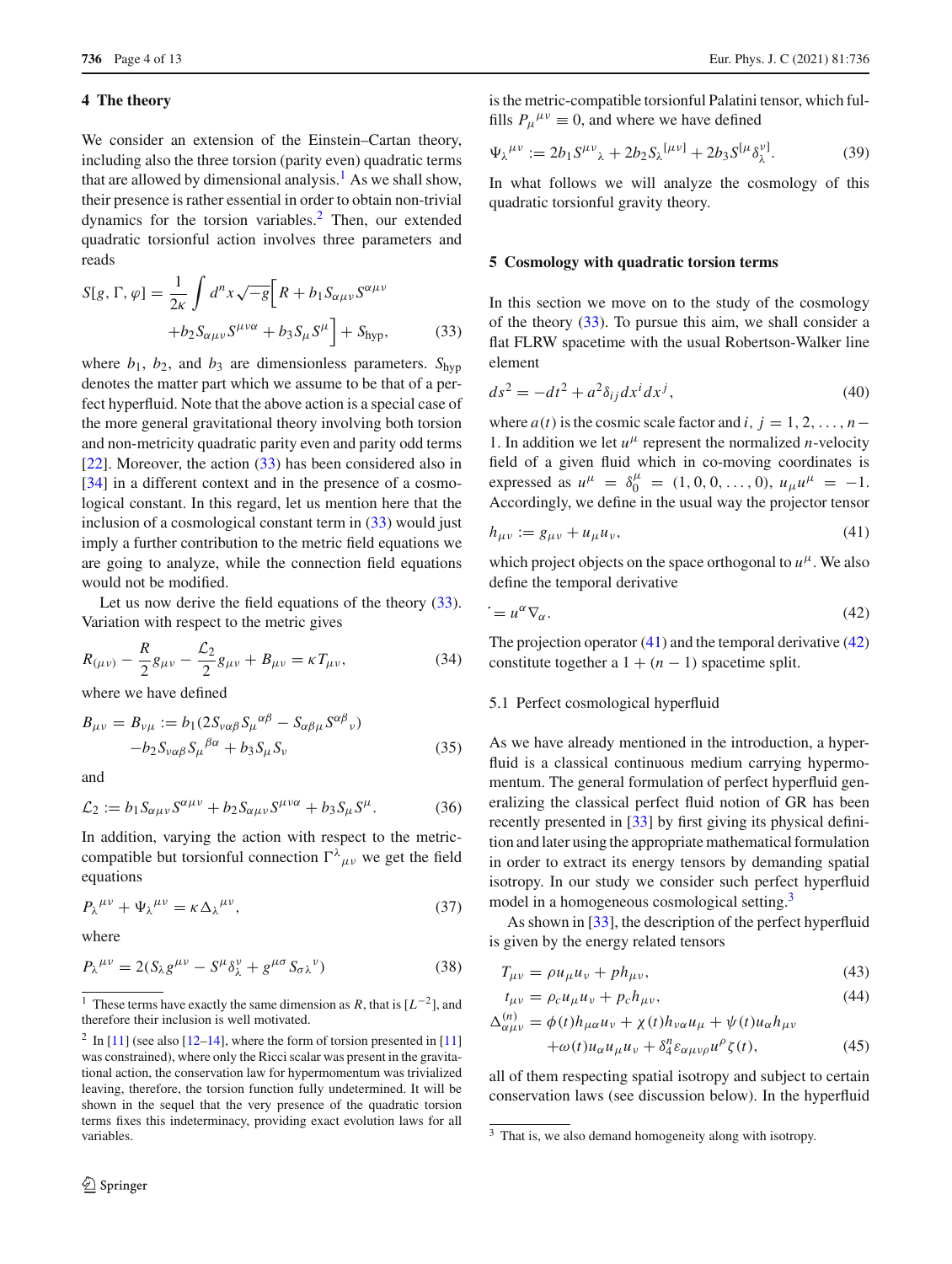MEMT (43),  $\rho$  and p are, as usual, the density and pressure of the perfect fluid component of the hyperfluid, while, in the hyperfluid CEMT (44),  $\rho_c$  and  $p_c$  are, respectively, the canonical density and canonical pressure of the hyperfluid. On the other hand, the variables  $\phi$ ,  $\chi$ ,  $\psi$ ,  $\omega$ , and  $\zeta$  in the hypermomentum (45) characterize the microscopic properties of the fluid which, upon using the connection field equations, act as the sources of the torsionful non-Riemannian background. The aforementioned conservation laws for the perfect hyperfluid in the case in which the non-metricity is set to zero while the torsion is non-vanishing read as follows:

$$
\frac{1}{\sqrt{-g}}\hat{\nabla}_{\mu}\left(\sqrt{-g}t^{\mu}_{\alpha}\right) = \frac{1}{2}\Delta^{\lambda\mu\nu}R_{\lambda\mu\nu\alpha} + 2S_{\alpha\mu\nu}t^{\mu\nu}
$$

$$
\rightarrow \tilde{\nabla}_{\mu}t^{\mu}_{\alpha} = \frac{1}{2}\Delta^{\lambda\mu\nu}R_{\lambda\mu\nu\alpha},\tag{46}
$$

$$
t^{\mu}_{\ \lambda} = T^{\mu}_{\ \lambda} - \frac{1}{2\sqrt{-g}} \hat{\nabla}_{\nu} \left( \sqrt{-g} \Delta_{\lambda}^{\ \mu \nu} \right), \tag{47}
$$

Recall that  $\tilde{\nabla}$  denotes the Levi–Civita covariant derivative. Notice that  $(47)$  is exactly the same relation  $(23)$  we have previously obtained connecting the three energy related tensors.<sup>4</sup> In addition, as we can see from  $(46)$ , the canonical energy–momentum tensor naturally couples to torsion. Equations (46) and (47) will be fundamental in the study of the cosmology of our theory.

# 5.2 Cosmology with torsion

Now we need the most general form of torsion that can be written in a homogeneous and isotropic space. In such a space the torsion has at most two degrees of freedom in  $n = 4$  and a single one for  $n \neq 4$  [37], and it can be written in an explicitly covariant fashion as (see also [15,31])

$$
S_{\mu\nu\alpha}^{(n)} = 2u_{\lbrack\mu}h_{\nu]\alpha}\Phi(t) + \varepsilon_{\mu\nu\alpha\rho}u^{\rho}P(t)\delta_{4}^{n},\tag{48}
$$

where  $\varepsilon_{\mu\nu\alpha\rho}$  is the Levi-Civita tensor and  $\delta_4^{n=4} = 1$ , otherwise it is zero. Here the upper label (*n*) is used to denote that we are considering *n* spacetime dimensions. Eq. (48) also implies

$$
S_{\alpha} = (n-1)\Phi u_{\alpha},\tag{49}
$$

and the following relations hold:

$$
S_{\mu\nu\alpha} S^{\mu\nu\alpha} = -2(n-1)\Phi^2 + 6P^2 \delta_4^n, \tag{50}
$$

$$
S_{\mu\nu\alpha} S^{\alpha\mu\nu} = (n-1)\Phi^2 + 6P^2 \delta_4^n, \tag{51}
$$

$$
S_{\mu}S^{\mu} = -(n-1)^2 \Phi^2, \tag{52}
$$

which imply, in particular,

$$
(n-1)S_{\mu\nu\alpha}S^{\mu\nu\alpha} - (n-1)S_{\mu\nu\alpha}S^{\alpha\mu\nu} - 3S_{\mu}S^{\mu} = 0, \quad (53)
$$

indicating that actually only two out of the three torsion scalars are independent.

Consequently, the distortion tensor takes the form

$$
N_{\alpha\mu\nu}^{(n)} = -\left(S_{\alpha\mu\nu}^{(n)} + S_{\alpha\nu\mu}^{(n)} - S_{\mu\nu\alpha}^{(n)}\right) = X(t)u_{\alpha}h_{\mu\nu}
$$

$$
+Y(t)u_{\mu}h_{\alpha\nu} + \varepsilon_{\alpha\mu\nu\lambda}u^{\lambda}W(t)\delta_4^n.
$$
(54)

Note that the functions determining the distortion are linearly related with the functions of torsion. This can be shown by using the fact that

$$
S_{\mu\nu\alpha}^{(n)} = N_{\alpha[\mu\nu]}^{(n)},\tag{55}
$$

which results in the relations

$$
2(X + Y) = 0, \quad 2\Phi = Y, \quad P = W,\tag{56}
$$

or, inverting them,

$$
W = P, \quad Y = 2\Phi, \quad X = -2\Phi. \tag{57}
$$

Therefore, non-Riemannian effects driven by torsion can be parametrized using either the set  $\{\Phi, P\}$  or the set  $\{X, Y, W\} \rightarrow \{Y, W\}$  (in fact, notice that we have  $Y =$  $-X = 2\Phi$ ). Both of these sets will be related to the set of hypermomentum sources by means of the connection field equations of the theory. Nevertheless, in what follows we shall use the former, which provides a more transparent geometrical meaning with respect to the latter.

Let us also recall that the hyperfluid energy related tensors take the form  $(43)$ ,  $(44)$ , and  $(45)$ . Moreover, since we are considering a metric-compatible setup (that is to say vanishing non-metricity), we will also have  $\omega = 0$ , since  $\omega u_{\alpha} u_{\mu} u_{\nu}$ , being totally symmetric, can only excite non-metric degrees of freedom, which are absent here.

## 5.3 Analysis of the connection field equations

Using the information collected above and contracting the connection field equations (37) independently in  $\mu$ ,  $\lambda$ , then in  $\nu$ ,  $\lambda$ , and finally with  $g_{\mu\nu}$ , we get the following three equations:

$$
-\left[2b_1 - b_2 + (n-1)b_3\right](n-1)\Phi = \kappa\left[(n-1)\phi - \omega\right],
$$
\n(58)

$$
\begin{aligned} & \left[ -2(n-2) + 2b_1 - b_2 + (n-1)b_3 \right] (n-1) \Phi \\ &= \kappa \left[ (n-1)\chi - \omega \right], \end{aligned} \tag{59}
$$

$$
2(n-2)(n-1)\Phi = \kappa \left[ (n-1)\psi - \omega \right].
$$
 (60)

Moreover, the contraction of the connection field equations with  $u^{\lambda}u_{\mu}u_{\nu}$  gives the constraint  $\omega = 0$ , which we already

<sup>4</sup> Working in the language of differential forms the second conservation law comes from the  $GL(n, \mathbb{R})$  invariance of the matter part. On the other hand, the first one is obtained from diffeomorphism invariance. We refer the interested reader to [33] for details.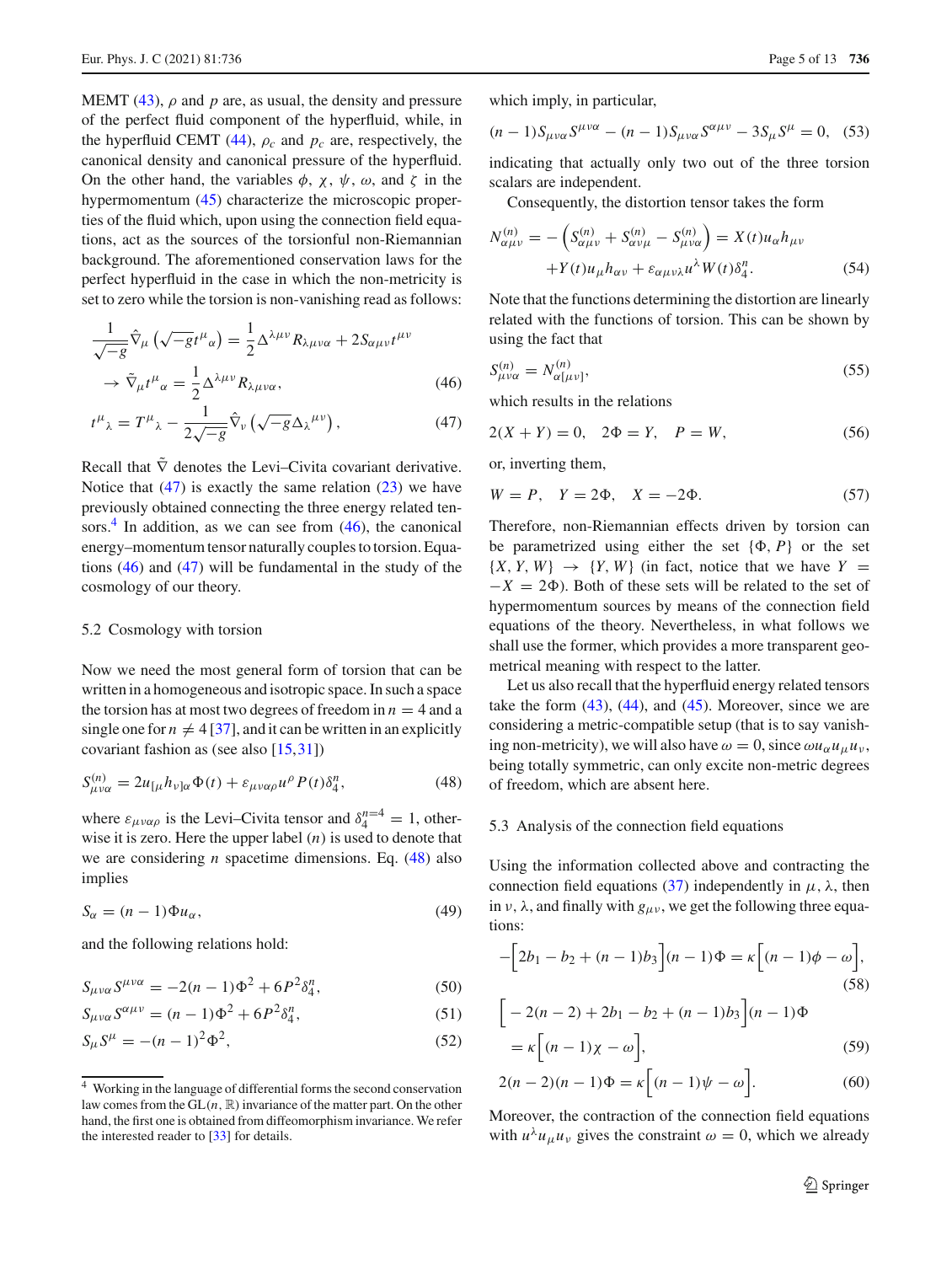anticipated, since this part of hypermomentum, being totally symmetric, can only excite the non-metric degrees of freedom which are absent here. In addition, the pseudo-scalar torsion mode is obtained by taking the totally antisymmetric part of (37), which yields

$$
2(b_1 + b_2 - 1)P = \kappa \zeta.
$$
 (61)

Let us observe that the assumption  $b_1+b_2 \neq 1$  is crucial here, since otherwise one would face the constraint  $\zeta(t) = 0$  on the sources which would then make  $P(t)$  arbitrary, signaling a problematic (unphysical) theory. It is therefore natural to assume that  $b_1 + b_2 \neq 1$ . Combining the above equations we have

$$
\kappa \phi = -[2b_1 - b_2 + (n-1)b_3] \Phi,
$$
  
\n
$$
\kappa \psi = 2(n-2)\Phi,
$$
  
\n
$$
\kappa \chi = -2(n-2)\Phi + [2b_1 - b_2 + (n-1)b_3] \Phi
$$
  
\n
$$
= -\psi - \phi,
$$
  
\n
$$
\omega = 0,
$$
  
\n
$$
2(b_1 + b_2 - 1)P = \kappa \zeta.
$$
 (62)

Note that the latter imply that the hypermomentum variables are related to each other, since it is evident that the following relations hold true:

$$
\chi = \left[\frac{2(n-2)}{2b_1 - b_2 + (n-1)b_3} - 1\right]\phi,
$$
\n(63)

$$
\psi = -\frac{2(n-2)}{2b_1 - b_2 + (n-1)b_3}\phi,
$$
\n(64)

with

$$
\chi + \psi = -\phi. \tag{65}
$$

The dynamics is therefore contained in  $\phi$ . In the above the assumption  $2b_1 - b_2 + (n-1)b_3 \neq 0$  has been made. The latter is crucial in order to obtain non-trivial solutions. Moreover, note that if the quadratic terms are switched off, that is if  $b_1 = 0 = b_2 = b_3$ , it follows that both  $\phi = 0$  and  $\omega = 0$ , as seen from the above. Then, in such a case, there are no evolution equations for the hypermomentum variables and subsequently  $\Phi$  remains undetermined (this was in fact the case in  $[11]$ ).

#### 5.4 Conservation laws

Using  $(43)$ ,  $(44)$ , and  $(45)$ , one can easily prove that the continuity equation from  $(46)$  in the present case reads<sup>5</sup>

$$
\dot{\rho}_c + (n-1)H(\rho_c + p_c) = \frac{1}{2}(\psi - \chi)R_{\mu\nu}u^{\mu}u^{\nu},\tag{66}
$$

where, as usual,  $H := \frac{\dot{a}}{a}$  is the Hubble parameter. On the other hand, taking the 00 and *i j* components of the conservation law (47) we obtain the evolution equations for the hypermomentum variables, which result to be given by

$$
\dot{\omega} + (n-1)H(\chi + \psi + \omega) + (n-1)(\psi X - \chi Y)
$$
  
= 2(\rho\_c - \rho), (67)  

$$
\dot{\phi} + (n-1)H\phi + H(\chi + \psi) + \psi X - \chi Y - 2(n - p)
$$

$$
\phi + (n-1)H\phi + H(\chi + \psi) + \psi X - \chi Y = 2(p_c - p).
$$
\n(68)

Moreover, since in our case  $\omega = 0$ , the first becomes

$$
(n-1)(\psi + \chi)(H - Y) = 2(\rho_c - \rho),
$$
\n(69)

where we have also used the fact that  $Y = -X$ .

Let us now see what happens if we assume that our hyperfluid is of the hypermomentum preserving type [31]. In this case the metrical and canonical energy momentum tensors coincide and as a result  $\rho_c = \rho$  as well as  $p_c = p$ . Then, the above equation becomes

$$
(n-1)(\psi + \chi)(H - Y) = 0 \tag{70}
$$

and therefore it follows that either

$$
\psi + \chi = 0 \tag{71}
$$

or

$$
H - Y = 0.\t\t(72)
$$

Remarkably, each of the above constraints has a direct physical interpretation. Indeed, as it can be seen from the hypermomentum decomposition (45), the combination  $\psi + \chi$  appears in the shear part of hypermomentum. Therefore, Eq. (71) is related to the vanishing of one of the shear sources. On the other hand, one can trivially verify that

$$
\nabla_i u^i = (n-1)(H-Y). \tag{73}
$$

Hence, Eq.  $(72)$  turns out to imply that the hyperfluid is incompressible,  $\nabla_i u^i = 0$ . Thus, we see that Eq. (70) has

<sup>&</sup>lt;sup>5</sup> Here, let us mention that the evolution equation of  $\rho$  can be obtained by plugging into the metric field equations (34) the cosmological expression of the torsion, exploiting also the (twice-)contracted form of the Riemann tensor first Bianchi identity, and using (43) into the resulting equation (on the same lines of what was done in  $[11]$ ). On the other hand, in the present case the evolution equation of  $\rho$  is related to the one of  $\rho_c$  we report here by means of Eq. (47), which also involves the hypermomentum tensor. Besides, when analyzing solutions we will consider  $\rho_c = \tilde{w}\rho$  (see Eq. (88)), in which case the evolution equation of  $\rho$  can be immediately obtained from that of  $\rho_c$ .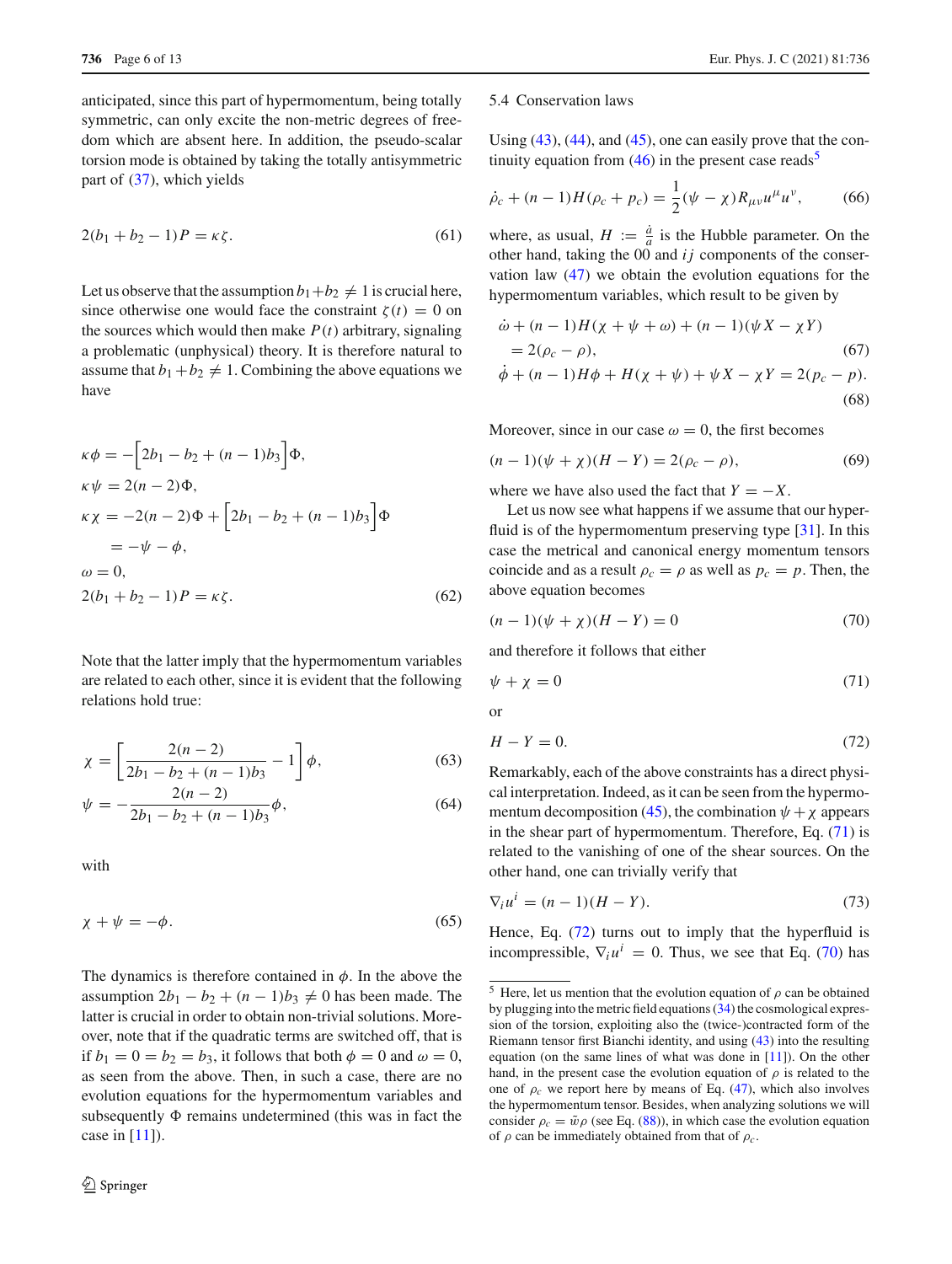a very clear interpretation, meaning that the fluid must either have one shear part vanishing or it should be incompressible.

Let us now go back to the analysis of Eq.  $(68)$ . Using (70) and continuing to consider the case of hypermomentum preserving hyperfluid, Eq. (68) simplifies to

$$
\dot{\phi} + (n-1)H\phi = 0.\tag{74}
$$

Had we not assumed hypermomentum preserving configuration, this would generalize to

$$
\dot{\phi} + (n-1)H\phi = \frac{2}{(n-1)}\n\times \left[ -(\rho_c - \rho) + (n-1)(p_c - p) \right].
$$
\n(75)

In order to keep the following discussion as general as possible, we shall not assume, at this point, that the hyperfluid is of hypermomentum preserving type. We will further come back to this special case with some observations at the end of Sect. 6, where we will study solutions of our model.

# 5.5 Torsion modified Friedmann equations

We are now in a position to derive the torsionful Friedmann equations. Taking the 00 components of the metric field equations (34), after some calculations (see Appendix A for a collection of useful formulas we have derived and exploited in our computations), we finally find

$$
H^{2} = -\frac{1}{(n-2)} \Big[ 2b_{1} - b_{2} + (n-1)b_{3} + 4(n-2) \Big] \Phi^{2}
$$

$$
+4H\Phi + (1-b_{1}-b_{2})P^{2} \delta_{4}^{n} + \frac{2\kappa}{(n-1)(n-2)} \rho.
$$
(76)

Note that when the quadratic torsion terms are absent the above reduces to

$$
H^{2} = -4\Phi^{2} + 4H\Phi + P^{2}\delta_{4}^{n} + \frac{2\kappa}{(n-1)(n-2)}\rho, \qquad (77)
$$

which is in perfect agreement with [11,31], as expected. The second Friedmann equation (also known as acceleration equation) can be obtained by combining the 00 and the *i j* components of the metric field equations. This would require some cumbersome calculations, but eventually there exists a much simpler road. Indeed, in [15] the most general form of the acceleration equation was derived and, in the case of vanishing non-metricity we are considering, it takes the form

$$
\frac{\ddot{a}}{a} = -\frac{1}{(n-1)}R_{\mu\nu}u^{\mu}u^{\nu} + 2\left(\frac{\dot{a}}{a}\right)\Phi + 2\dot{\Phi}.
$$
 (78)

Therefore, we can find the second Friedmann equation by just computing the piece  $R_{\mu\nu}u^{\mu}u^{\nu}$  from the metric field equations in the present case (see Appendix A for details). We get

$$
\frac{\ddot{a}}{a} = -\frac{\kappa}{(n-1)(n-2)} \Big[ (n-3)\rho + (n-1)p \Big]
$$

$$
+\left[2b_1 - b_2 + (n-1)b_3\right]\Phi^2 + 2H\Phi + 2\dot{\Phi}.
$$
 (79)

Observe that in the case  $n = 3$  the  $\rho$  contribution disappear. On the other hand, in  $n = 4$  all terms survive, and this is the case we will restrict to in the following, where we are going to discuss solutions of our cosmological theory.

### **6 Solutions**

In this section we derive exact analytic solutions of our torsionful cosmological model. Before proceeding in this direction, let us just recall that, as we have shown, since (53) holds true not all the three quadratic torsion invariants are linearly independent. This means that we may set one of the  $b_a$  ( $a = 1, 2, 3$ ) to zero, which would amount to a renaming of the  $b_a$  as they appear in (33). We choose to set  $b_2 = 0$ . Then, our cosmological set of equations now reads

$$
H^{2} = -\frac{1}{(n-2)} \Big[ 2b_{1} + (n-1)b_{3} + 4(n-2) \Big] \Phi^{2}
$$

$$
+4H\Phi + (1-b_{1})P^{2}\delta_{4}^{n} + \frac{2\kappa}{(n-1)(n-2)}\rho, \quad (80)
$$

$$
\frac{\ddot{a}}{a} = -\frac{\kappa}{(n-1)(n-2)} \Big[ (n-3)\rho + (n-1)p \Big] \n+ \Big[ 2b_1 + (n-1)b_3 \Big] \Phi^2 + 2H\Phi + 2\dot{\Phi},
$$
\n(81)

where  $\Phi$  is related to the source field  $\phi$  through

$$
\kappa \phi = -\left[2b_1 + (n-1)b_3\right] \Phi, \quad \chi + \psi = -\phi,\tag{82}
$$

and we also have that  $(63)$  and  $(64)$  hold true, together with  $2b_1 + (n-1)b_3 \neq 0$ . In addition, the sources are subject to the conservation laws

$$
\dot{\rho}_c + (n-1)H(\rho_c + p_c) = \frac{1}{2}(\psi - \chi)R_{\mu\nu}u^{\mu}u^{\nu},\qquad(83)
$$

$$
(n-1)(\psi + \chi)(H - Y) = 2(\rho_c - \rho),
$$
\n(84)

$$
\dot{\phi} + (n-1)H\phi = \frac{2}{(n-1)}\n\times \left[ -(\rho_c - \rho) + (n-1)(p_c - p) \right].
$$
\n(85)

Let us now consider  $\zeta = 0$  and disregard the pseudo-scalar mode, setting  $P = 0$  (which is consistent with (61), as we can see from our previous analysis). This does not modify the qualitative analysis and the general results we are going to provide. Indeed, by allowing  $P \neq 0$  one would have to introduce a barotropic equation connecting  $P$  to  $\Phi$  of the form  $P \propto \Phi$  and the presence of P would just introduce a shift in coefficients.<sup>6</sup>

<sup>6</sup> In this cosmological analysis we are considering flat spacetime (i.e.,  $K = 0$ , where *K* is the curvature parameter). Nevertheless, let us mention that the presence of a non-vanishing curvature parameter  $K$ , as the latter goes along  $P(t)$  (cf. Ref. [38]), would just induce a shift in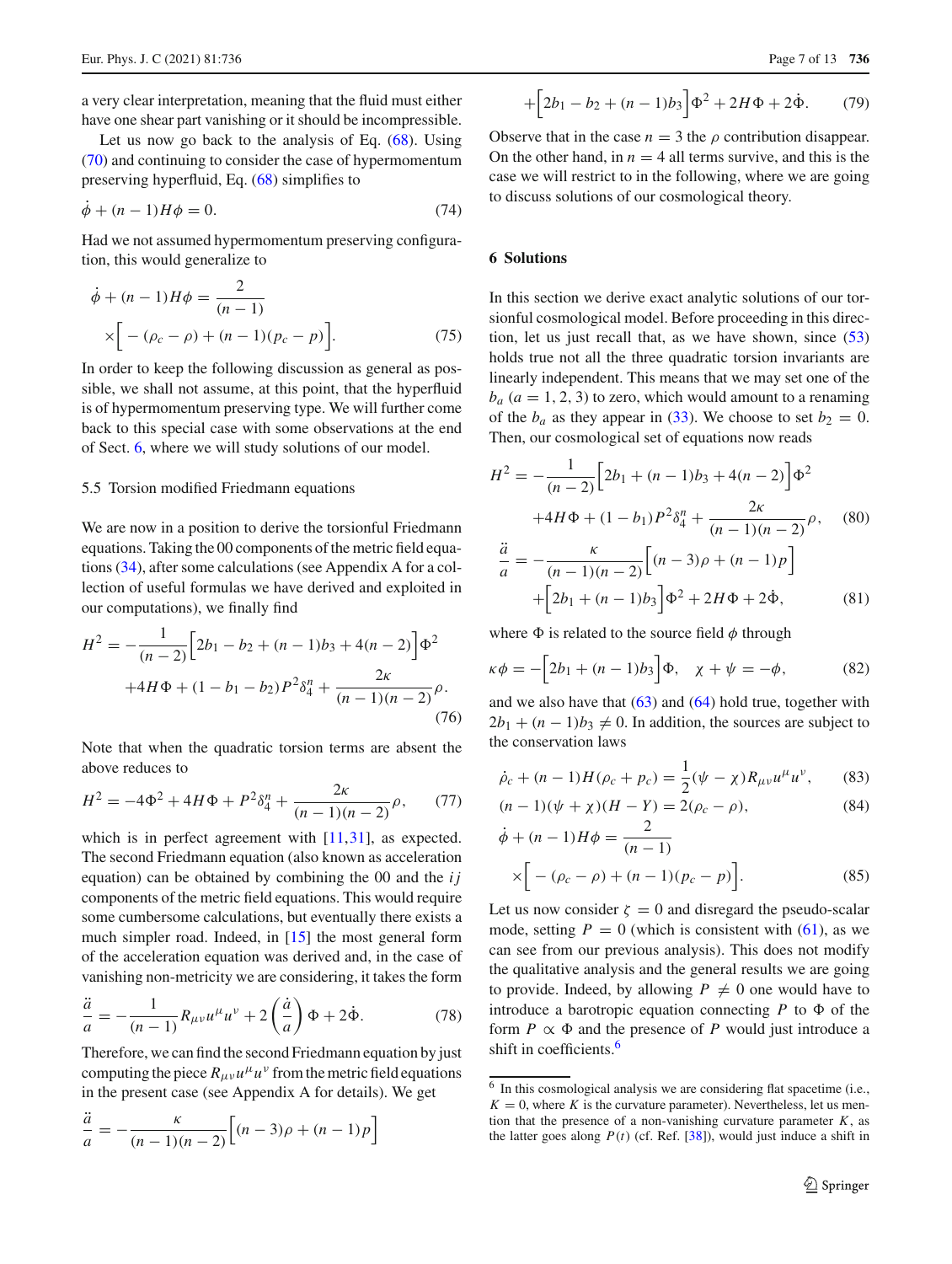In order to study the physical cosmology of our Universe, we shall fix  $n = 4$ . With the assumption that the perfect fluid variables of the hyperfluid are related through barotropic equations of state of the usual form,

$$
p_c = w_c \rho_c,\tag{86}
$$

$$
p = w\rho,\tag{87}
$$

$$
\rho_c = \tilde{w}\rho,\tag{88}
$$

where  $w_c$ , w, and  $\tilde{w}$  are the associated barotropic indices, we will now obtain general exact and analytic solutions of the above system. To start with, we first observe the emergence of a perfect square in (80), which, defining

$$
\xi := H - 2\Phi \tag{89}
$$

and

$$
b_0 := 2b_1 + 3b_3,\tag{90}
$$

simplifies to

$$
\xi^2 = -\frac{1}{2}b_0\Phi^2 + \frac{\kappa}{3}\rho.
$$
\n(91)

Furthermore, recalling that  $Y = 2\Phi$  and using (82), Eq. (84) can be expressed as

$$
\Phi \xi = \frac{2(\tilde{w} - 1)}{3b_0} \kappa \rho.
$$
\n(92)

Combining the above we obtain

$$
(\Phi^2)^2 - \frac{2\kappa}{3b_0} \rho \Phi^2 + \frac{2}{b_0} \left[ \frac{2(\tilde{w} - 1)\kappa}{3b_0} \right]^2 \rho^2 = 0.
$$
 (93)

The latter can be seen as a quadratic equation either in  $\Phi^2$  or in  $\rho$ . We may see it as a quadratic equation for  $\Phi^2$ . In order to have real solutions, the condition

$$
1 - \frac{8(\tilde{w} - 1)^2}{b_0} \ge 0
$$
\n(94)

have to be satisfied. Then, it follows that

$$
\Phi^2 = \frac{\kappa \rho}{3b_0} \left( 1 \pm \sqrt{1 - \frac{8(\tilde{w} - 1)^2}{b_0}} \right). \tag{95}
$$

Footnote 6 continued

coefficients. Moreover, as here we take  $P = 0$ , such a shift would not affect our solutions. On the other hand, even though *P* is supposed to vanish, a *K*-contribution would still appear in Eq. (80), yielding

$$
H^{2} = -\frac{K}{a^{2}} - \frac{1}{(n-2)} \Big[ 2b_{1} + (n-1)b_{3} + 4(n-2) \Big] \Phi^{2}
$$
  
+4H\Phi +  $\frac{2\kappa}{(n-1)(n-2)} \rho$ ,

namely producing the usual term induced by the presence of a non-null curvature parameter (see also [11]). As our main concern here regards the cosmological effects induced by torsion, we restrict ourselves to the case of flat spacetime.

Incidentally, there is yet another constraint that gives us a unique solution. Indeed, from  $(91)$  we can see that there exists some time period in which the  $\Phi^2$  component will be dominant over the density  $\rho$ , and in that region one has

$$
\xi^2 \approx -\frac{1}{2}b_0\Phi^2,\tag{96}
$$

which demands  $b_0 < 0$ , otherwise there would be a contradiction. With this result, we extract from (93) the unique solution

$$
\Phi^2 = \frac{\kappa \rho}{3b_0} \left( 1 - \sqrt{1 - \frac{8(\tilde{w} - 1)^2}{b_0}} \right),\tag{97}
$$

since the one with the plus sign would certainly give negative  $\Phi^2$ , which is clearly impossible. Setting

$$
\lambda_0 := 1 - \sqrt{1 - \frac{8(\tilde{w} - 1)^2}{b_0}} < 0
$$
\n(98)

we have

$$
\rho = \frac{3b_0}{\kappa \lambda_0} \Phi^2,\tag{99}
$$

which is positive as expected. Continuing, we may substitute the latter equation back into (92) to arrive at (recalling also the definition of  $\xi$  given by (89))

$$
H = \lambda_1 \Phi,\tag{100}
$$

where we have defined

$$
\lambda_1 := 2\left(1 + \frac{\tilde{w} - 1}{\lambda_0}\right). \tag{101}
$$

Observe that in Ref. [11] the condition  $\Phi \propto H$  was considered as a particular case, supposing a specific form for the torsion and then solving the coupled system of equations. On the other hand, let us stress that in the present case Eq. (100) is not an assumption, but an exact condition derived from the equations of the theory and by physically consistent requirements resulting in constraints on the parameters. In contrast to [11], here we have an evolution equation for  $\Phi$  driven by the presence of quadratic torsion terms which break projective invariance in the model. As we shall see, this gives  $\Phi$ specific dynamics. Then, plugging (100) along with (82) and (99) into the evolution equation (85), we find

$$
\dot{\Phi} = -\lambda_2 \Phi^2,\tag{102}
$$

where

$$
\lambda_2 := \frac{2}{\lambda_0} \Big[ 3\lambda_0 - 2 - 3w + \tilde{w}(3w_c + 2) \Big]. \tag{103}
$$

Eq. (102) can be trivially integrated to give

$$
\Phi(t) = \frac{1}{\lambda_2 t + C_1},\tag{104}
$$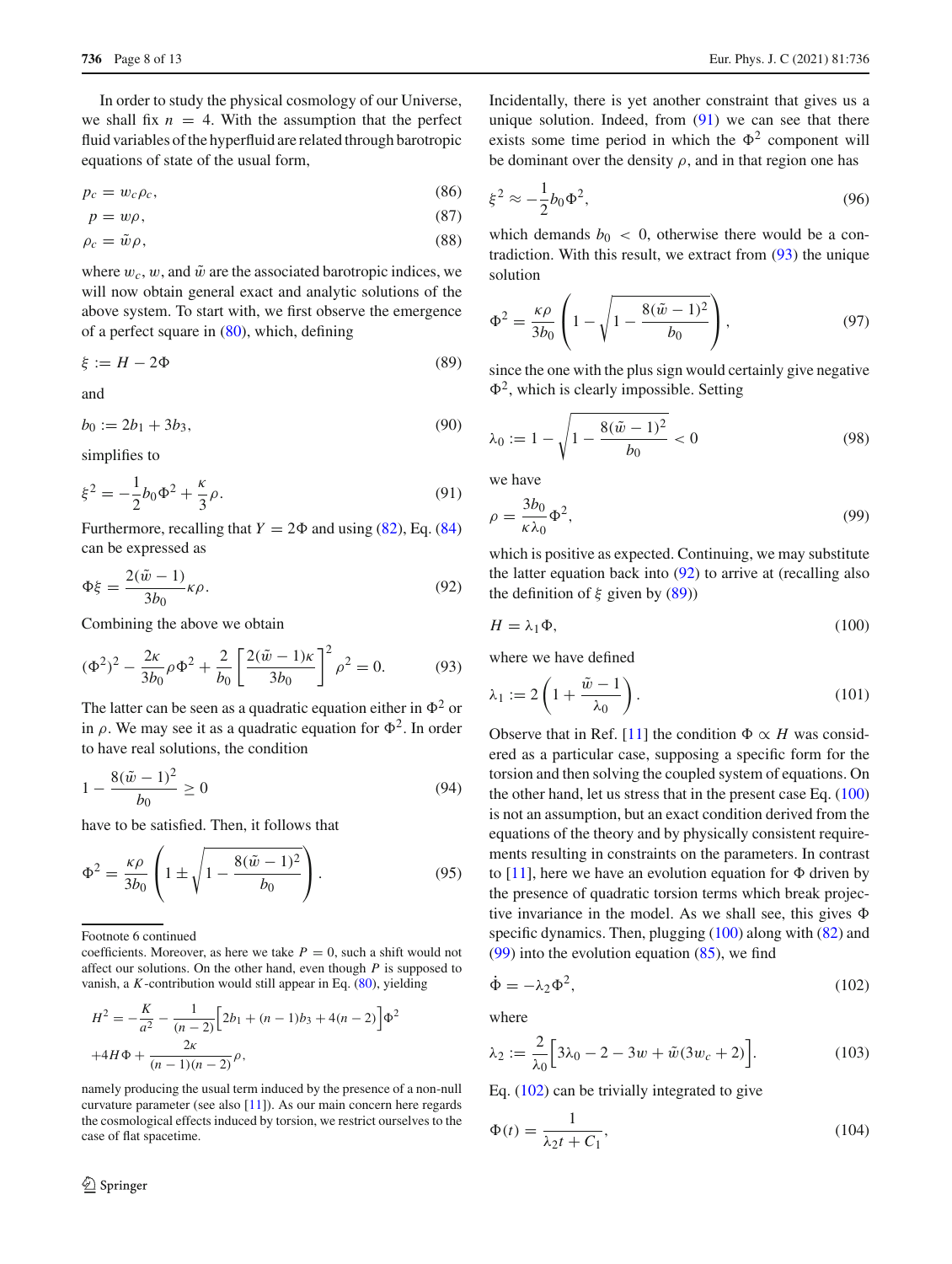where  $C_1$  is some integration constant to be determined by the initial conditions. With this at hand, we conclude that

$$
\rho(t) = \frac{3b_0}{\kappa \lambda_0} \frac{1}{(\lambda_2 t + C_1)^2}.
$$
\n(105)

Furthermore, also (100) can be now integrated, yielding

$$
a(t) = C_2(\lambda_2 t + C_1)^{\frac{\lambda_1}{\lambda_2}},\tag{106}
$$

where  $C_2$  is another integration constant which can be fixed from the initial data. From the last equation we see that we have interesting power law solutions for the scale factor which depend on the parameters of the theory. Note that there is also the second Friedmann equation  $(81)$  which must be taken into account. Nevertheless, since it is a byproduct of the first Friedmann equation and the conservation laws, it is not and independent equation and its contribution is already accounted for in the analysis above. Lastly, in order to have a self-consistent theory, all equations must be satisfied and the only one we have not used so far is (83). Substituting all the above results into  $(83)$  we get the consistency relation

$$
4\tilde{w} \Big[ -2\lambda_2 + 3(1 + w_c)\lambda_1 \Big] = (8 - b_0) \Big( 1 + 3w + 2\lambda_0 \Big)
$$
\n(107)

among the parameters of the theory. Remarkably, the solutions we have provided analytically are exact ones. Some comments regarding our power law solution for the scale factor are now in order. Firstly, note that the evolution of the latter can be either slower or more rapid with respect to the one obtained for conventional forms of matter (such as dust, radiation, etc.; for a nice review of the various forms of matter in cosmology we refer the reader to [39]), depending on both the parameters of the theory and the barotropic indices. Given some data one would be able to restrict the possible values of these parameters. Secondly, restrictions on the parameters can be obtained directly from (106). Indeed, given that  $a(t) > 0$ , we must have  $C_2 > 0$ . Furthermore, in order to have unique real solutions for any value of the ratio  $\lambda_1/\lambda_2$ , it must hold that  $\lambda_2 t + C_1 > 0$  for any *t*. For  $t = 0$  we conclude that  $C_1 > 0$ , while for late times  $\lambda_2 t$  becomes dominant over  $C_1$  and the positivity is guaranteed as long as  $\lambda_2 > 0$ . With these at hand, given that for some fixed time  $t = t_0$  the scale factor and the density acquire values  $a(t_0) = a_0$  and  $\rho(t_0) = \rho_0$ , the integration constants are found to be

$$
C_1 = \sqrt{\frac{3b_0}{\kappa \lambda_0 \rho_0}} - \lambda_2 t_0, \quad C_2 = a_0 \left(\frac{\kappa \lambda_0 \rho_0}{3b_0}\right)^{\frac{\lambda_1}{2\lambda_2}} \tag{108}
$$

and consequently the scale factor can be expressed as

$$
a(t) = a_0 \left[ \tilde{\lambda}(t - t_0) + 1 \right]^{\frac{\lambda_1}{\lambda_2}},
$$
\n(109)

where

$$
\tilde{\lambda} := \lambda_2 \sqrt{\frac{\kappa \lambda_0 \rho_0}{3b_0}} > 0. \tag{110}
$$

Now, at first sight it seems that there exist only power law solutions for the torsionful system. However, the expansion depends on parameters that could potentially lead to a more rapid expansion. Indeed, given the form of (103), there exists a given configuration among the barotropic indices for which  $\lambda_2 \rightarrow 0^+$ . In this limit the scale factor goes like<sup>7</sup>

$$
a(t) \propto e^{\lambda_1 t},\tag{111}
$$

which signals an exponential expansion. Although this would of course require fine tuning, it is evident that it represents a possibility. Constraints on both the torsion scalars parameters and the barotropic indices could be obtained by fitting the derived results to some given data. This could also allow one to rule out specific cases and find the allowed equations of state among the hyperfluid variables. Let us discuss here some specific characteristic cases emerging by considering different values of the ratio  $\lambda_1/\lambda_2$ .

(a) Case 
$$
\lambda_1 = 0, \lambda_2 \neq 0
$$
:

As is can be seen from  $(109)$ , in this case we have a static Universe,  $a = a_0$  = const. Note that in such a case both the Hubble parameter and its first derivative vanish (i.e.  $H =$  $0 = H$ ) in agreement with the static nature of the model. Moreover, besides fulfilling the consistency relation (107), here we find that the parameters of our theory satisfy the additional relation  $\lambda_0 = 1 - \tilde{w}$ .

(b) **Case**  $\lambda_1 \neq 0$ ,  $\lambda_2 \rightarrow 0^+$ :

As we have already pointed out previously, in this case the scale factor experiences an exponential growth. Interestingly, in this configuration both  $\Phi$  and  $\rho$  "freeze out" and acquire the constant values

$$
\Phi = \Phi_0, \quad \rho = \rho_0 = \frac{3b_0}{\kappa \lambda_0} \Phi_0^2. \tag{112}
$$

In a sense, the freezing out of the latter two acts as an effective cosmological constant,

$$
\Lambda_{\text{eff}} = \frac{12(\lambda_0 + \tilde{w} - 1)^2}{\lambda_0^2} \Phi_0^2, \tag{113}
$$

which drives the exponential expansion. In this instance the parameters of the theory satisfy, besides Eq. (107),  $3\lambda_0 =$  $2 + 3w - \tilde{w}(2 + 3w_c).$ (c) **Case**  $\lambda_1/\lambda_2 = 1$ : In this limit Eq. (109) yields

$$
a(t) = a_0 \left[ \tilde{\lambda}(t - t_0) + 1 \right]. \tag{114}
$$

 $\frac{1}{\sqrt{7}}$  This is easily seen by recalling the identity  $\lim_{\mu \to \infty} \left(1 + \frac{t}{\mu}\right)^{\mu} = e^{t}$ , where in the case at hand we have  $\mu = \frac{1}{\lambda_2}$ .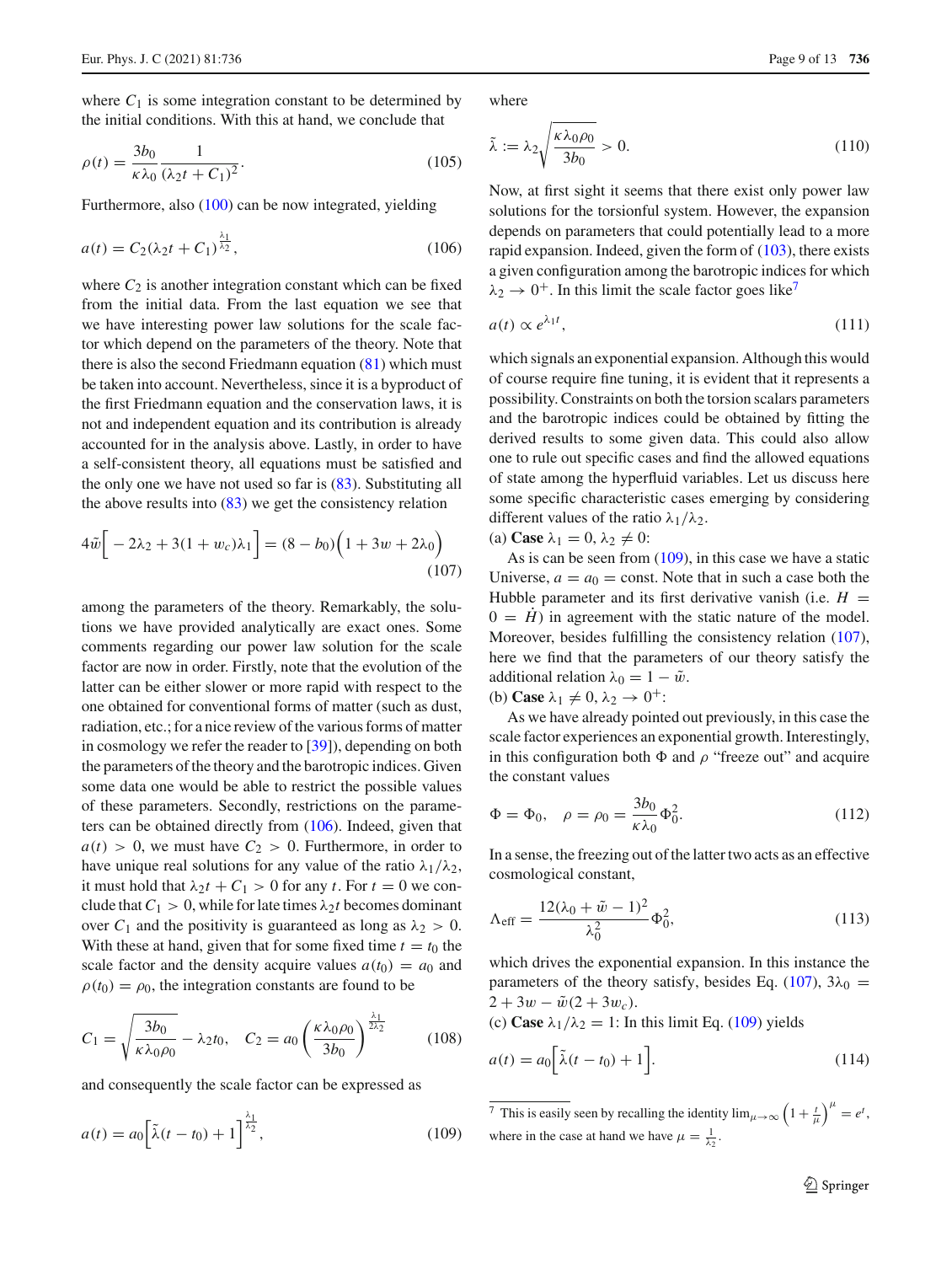In this case we notice a Milne-like expansion and in particular when  $a_0t_0 = 1 = a_0\tilde{\lambda}$  the behaviour is identical with that of a Milne Universe  $[40]$  (i.e.  $a = t$ ). The parameters also fulfill  $2\lambda_0 = 3w + 1 - \tilde{w}(1 + 3w_c)$ .

(d) **Case**  $\lambda_1/\lambda_2 = 1/2$ : For such a configuration we have

$$
a(t) = a_0 \left[ \tilde{\lambda}(t - t_0) + 1 \right]^{\frac{1}{2}},
$$
\n(115)

indicating a radiation-like expansion. The parameters are related through  $\lambda_0 = 3(w - \tilde{w}w_c)$ .

(e) **Case**  $\lambda_1/\lambda_2 = 2/3$ : In this case we get

$$
a(t) = a_0 \left[ \tilde{\lambda}(t - t_0) + 1 \right]^{\frac{2}{3}},
$$
\n(116)

from which we conclude that the net effect is similar to that of dust in comparison to the solutions predicted by the Standard Cosmological Model. Here, the model parameters satisfy  $3\lambda_0 = 1 + 6w - \tilde{w}(1 + 6w_c)$ .

(f) **Case**  $\lambda_1/\lambda_2 = 1/3$ : In this case we have

$$
a(t) = a_0 \left[ \tilde{\lambda}(t - t_0) + 1 \right]^{\frac{1}{3}}.
$$
 (117)

The above now indicates a correspondence with a stiff matter dominated Universe and the parameters obey  $3w = 1 \tilde{w}(1 + 3w_c)$ .

The above represent only some very specific correspondences with respect to standard cosmology. In particular, we should note that, depending on the parameter space, our solutions also allow for an accelerated growth when  $\lambda_1/\lambda_2 > 0$ , in contrast to the standard picture where conventional matter always causes a slow expansion. We see therefore that torsion changes this picture dramatically and allows for interesting possibilities.

**The case**  $\tilde{w} = 1$ :

Note that in all of the above considerations we have assumed that  $\tilde{w} \neq 1$ . In the special case for which  $\tilde{w} = 1$ , the total (canonical) density does not receive contributions from the hypermomentum part, i.e.  $\rho_c = \rho$ . Let us analyze this case further. From (92), recalling also the definition for  $\xi$ given in (89), for  $\tilde{w} = 1$  we get that either  $\Phi = 0$  or  $H = 2\Phi$ . The former represents a trivial solution, so we shall consider the latter possibility. Then, for  $H = 2\Phi$  Eq. (93) becomes

$$
\rho = \frac{3b_0}{2\kappa} \Phi^2. \tag{118}
$$

Interestingly, in this case the physical restriction  $\rho > 0$ demands that  $b_0 > 0$ . Substituting the above results into the conservation law  $(85)$  and using also  $(82)$  it follows that

$$
\dot{\Phi} = -3 \Big[ 2 + (w_c - w) \Big] \Phi^2,
$$
\n(119)

or, equivalently,

$$
\dot{H} = -\frac{w_0}{2}H^2,\tag{120}
$$

where  $w_0 := 6 + 3(w_c - w)$ . Again, the latter can be trivially integrated to give

$$
a(t) = C_2 \left(\frac{w_0}{2}t + C_1\right)^{-\frac{2}{w_0}}.
$$
\n(121)

Then, classifications similar to the ones obtained in the case  $\tilde{w} \neq 1$  follow. However, let us observe that the solution for the scale factor here is independent of the parameter  $b_0$  and, as a consequence, it does not depend on the coefficients of the additional quadratic torsion terms. Furthermore, in the case of a hypermomentum preserving hyperfluid [31], for which  $\rho_c = \rho$  and  $p_c = p$ , we get the unique solution for the scale factor

$$
a(t) = C_2 \left(3t + C_1\right)^{-\frac{1}{3}},\tag{122}
$$

which is perfectly allowable since in our theory the torsion contributions modify the early time cosmology.

# **7 Conclusions**

We have considered a quadratic torsionful gravity theory in *n* spacetime dimensions in the presence of a perfect hyperfluid and we have developed and studied its cosmology. The gravitational action we considered is an extension of the Einstein– Cartan theory including also the three allowed torsion parity even squared terms. The inclusion of the quadratic terms turns out to be most important as it solves the problem of indeterminacy $8$  that one faces when only the Ricci scalar is included into the gravitational action. As for the matter part we considered the presence of a perfect hyperfluid which has been recently developed. The metric and the connection have been considered as independent variables and the equations of motion of the theory have been derived in this setup. We have studied the cosmology of the theory considering the usual FLRW background and discussed the non-Riemannian torsion driven degrees of freedom within the latter. We have then analyzed in detail the conservation laws of the perfect hyperfluid and also the torsion modified Friedman equations for our theory. Remarkably, for this seemingly complicated model, we have been able to provide exact analytic cosmological solutions, finding in particular power law solutions for the scale factor which depend on the parameters of the theory. Under certain circumstances the expansion can be very rapid, i.e. exponential-like. Under a general perspective, our solutions for the scale factor provide generalizations of the usual dust, radiation, or general barotropic perfect fluid solutions of the standard cosmology. The reason for this general-

<sup>8</sup> This indeterminacy is related to the fact that the Palatini tensor is traceless when contracted in its first and second index. In an FLRW space this trivializes the hypermomentum conservation law. The presence of the quadratic terms resolves exactly this problem.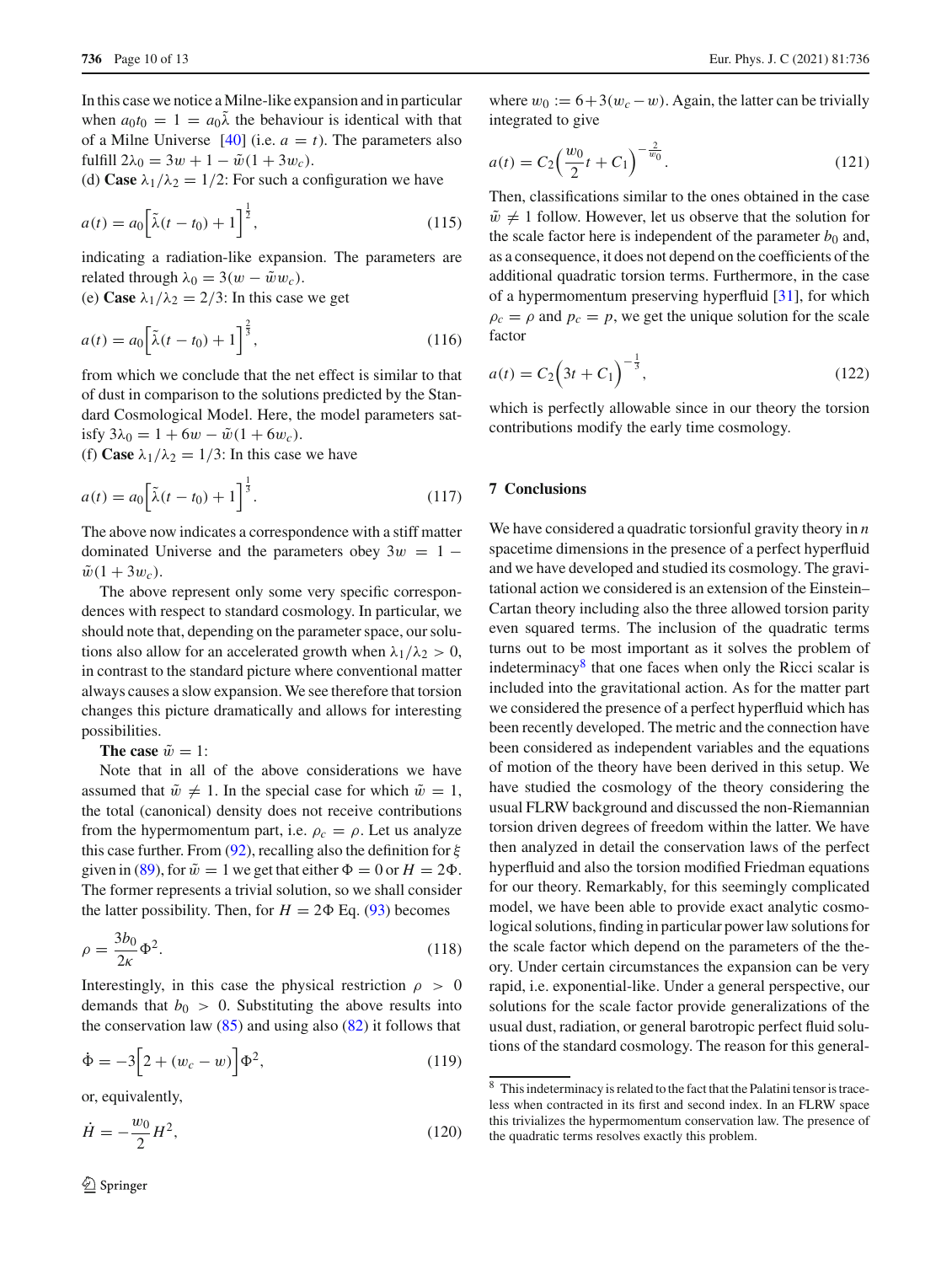ized possibility lies in the inclusion of the hypermomentum degrees of freedom, which, having a direct association with the intrinsic characteristics of the material fluid, modify the net expansion. In this sense the microstructure of the fluid alters the expansion rate in a non-trivial way and provides new interesting cosmological results.

We have also discussed some specific characteristic cases emerging by considering different values of the ratio  $\lambda_1/\lambda_2$ . In particular, for  $\lambda_1/\lambda_2 = 0$  we have found a static Universe, while for  $\lambda_1/\lambda_2 = 1$  we have obtained a Milne-like expansion. In the case  $\lambda_2 \rightarrow 0^+$ , corresponding to an exponential growth, we have also derived the effective cosmological constant, whereas the cases  $\lambda_1/\lambda_2 = 1/2$ ,  $\lambda_1/\lambda_2 = 2/3$ , and  $\lambda_1/\lambda_2 = 1/3$  correspond, respectively, to a radiation-like expansion, dust effects, and stiff matter dominated Universe. For each case we have also found further bound on the parameters. Interestingly, depending on the parameter space, our torsionful solutions allow for an accelerated growth when  $\lambda_1/\lambda_2$  > 0, in contrast to the standard picture where conventional matter always causes a slow expansion. Finally, we have analyzed the special case  $\tilde{w} = 1$ , namely the one in which the hypermomentum sector does not contribute to the total (canonical) density ( $\rho_c = \rho$ ). We have derived the expression for the scale factor also in this setup, observing that for the particular case of a hypermomentum preserving hyperfluid ( $\rho_c = \rho$ ,  $p_c = p$ ) the solution is in fact unique.

In closing, let us note that there exist many possible ways to extend our present study. For instance one could also add the quadratic curvature terms and investigate the cosmology of the Poincaré theory in the presence of the perfect hyperfluid. It would also be interesting to see which would be the effect of additional parity odd quadratic torsion terms in a more generalized setting. Finally, a probably more ambitious work would be to generalize the setup of the present study by allowing for a non-vanishing non-metricity and subsequently obtain the full cosmology of the resulting quadratic MAG theory. Some work is currently in progress on this point.

**Acknowledgements** We would like to thank very much Christos Tsagas for some helpful discussions and useful comments regarding the interpretation of the solutions. D.I. acknowledges: This research is co-financed by Greece and the European Union (European Social Fund - ESF) through the Operational Programme 'Human Resources Development, Education and Lifelong Learning' in the context of the project "Reinforcement of Postdoctoral Researchers – 2nd Cycle" (MIS-5033021), implemented by the State Scholarships Foundation (IKY). L.R. would like to thank the Department of Applied Science and Technology of the Polytechnic University of Turin, and in particular Laura Andrianopoli and Francesco Raffa, for financial support.

**Data Availability Statement** This manuscript has no associated data or the data will not be deposited. [Authors' comment: This is a theoretical physics research paper for which no data has been produced to be deposited. All the material produced as part of this research is contained in the paper itself.]

**Open Access** This article is licensed under a Creative Commons Attribution 4.0 International License, which permits use, sharing, adaptation, distribution and reproduction in any medium or format, as long as you give appropriate credit to the original author(s) and the source, provide a link to the Creative Commons licence, and indicate if changes were made. The images or other third party material in this article are included in the article's Creative Commons licence, unless indicated otherwise in a credit line to the material. If material is not included in the article's Creative Commons licence and your intended use is not permitted by statutory regulation or exceeds the permitted use, you will need to obtain permission directly from the copyright holder. To view a copy of this licence, visit [http://creativecomm](http://creativecommons.org/licenses/by/4.0/) [ons.org/licenses/by/4.0/.](http://creativecommons.org/licenses/by/4.0/)

Funded by SCOAP<sup>3</sup>.

# **Appendix A: Useful formulas**

Our convention for the metric signature is mostly plus. In particular, the  $n = 4$  metric signature is  $(-, +, +, +)$ . Some useful formulas that we have derived and exploited in our calculations are the following:

$$
S_{\mu\nu\alpha}u^{\alpha} = 0, \tag{A1}
$$

$$
u^{\mu} S_{\mu\alpha\beta} = -\Phi h_{\alpha\beta},\tag{A2}
$$

$$
S_{\nu}{}^{\alpha\beta}u_{\alpha}h_{\mu\beta} = \Phi h_{\mu\nu},\tag{A3}
$$

$$
S_{\mu\alpha\beta}h^{\alpha\beta} = S_{\mu} = (n-1)\Phi u_{\mu},\tag{A4}
$$

$$
S_{\mu\alpha\beta}S_{\nu}^{\alpha\beta} = \Phi^2 \Big[ (n-1)u_{\mu}u_{\nu} - h_{\mu\nu} \Big] + 2P^2 \delta_4^n h_{\mu\nu}, \quad (A5)
$$

$$
S_{\mu\alpha\beta}S_{\nu}^{\ \beta\alpha} = (n-1)\Phi^2 u_{\mu} u_{\nu} - 2P^2 \delta_4^n h_{\mu\nu},\tag{A6}
$$

$$
S_{\mu} S_{\nu} = (n-1)^2 \Phi^2 u_{\mu} u_{\nu}, \tag{A7}
$$

$$
S_{\alpha\beta\mu}S^{\alpha\beta}{}_{\nu} = (-2\Phi^2 + 2P^2\delta^{\eta}_4)h_{\mu\nu},
$$
\n(A8)

$$
B_{\mu\nu} = b_1 (2S_{\nu\alpha\beta} S_{\mu}^{\alpha\beta} - S_{\alpha\beta\mu} S^{\alpha\beta}{}_{\nu})
$$
  
\n
$$
- b_2 S_{\nu\alpha\beta} S_{\mu}^{\beta\alpha} + b_3 S_{\mu} S_{\nu}
$$
  
\n
$$
B_{\mu\nu} = (n - 1) \Phi^2 u_{\mu} u_{\nu} \Big[ 2b_1 - b_2 + (n - 1)b_3 \Big]
$$
  
\n
$$
+ 2(b_1 + b_2) P^2 \delta_4^n h_{\mu\nu}, \qquad (A9)
$$

$$
B_{\mu\nu}u^{\mu}u^{\nu} = (n-1)\Phi^{2}\Big[2b_{1}-b_{2}+(n-1)b_{3}\Big], \quad (A10)
$$

$$
B_{\mu\nu}h^{\mu\nu} = 2(b_1 + b_2)(n - 1)P^2\delta_4^n,
$$
 (A11)

$$
B := B_{\mu\nu} g^{\mu\nu} = (n-1) \left\{ 2(b_1 + b_2) P^2 \delta_4^n \right\}
$$

$$
-\left[2b_1-b_2+(n-1)b_3\right]\Phi^2\Big\},\tag{A12}
$$

$$
B_{ij} = 2(b_1 + b_2)P^2 \delta_4^n g_{ij}, \tag{A13}
$$

$$
B_{00} = (n-1)\Phi^2 \Big[ 2b_1 - b_2 + (n-1)b_3 \Big]. \tag{A14}
$$

Furthermore, regarding the metric field equations, taking the trace of (34) and plugging back the result into the latter we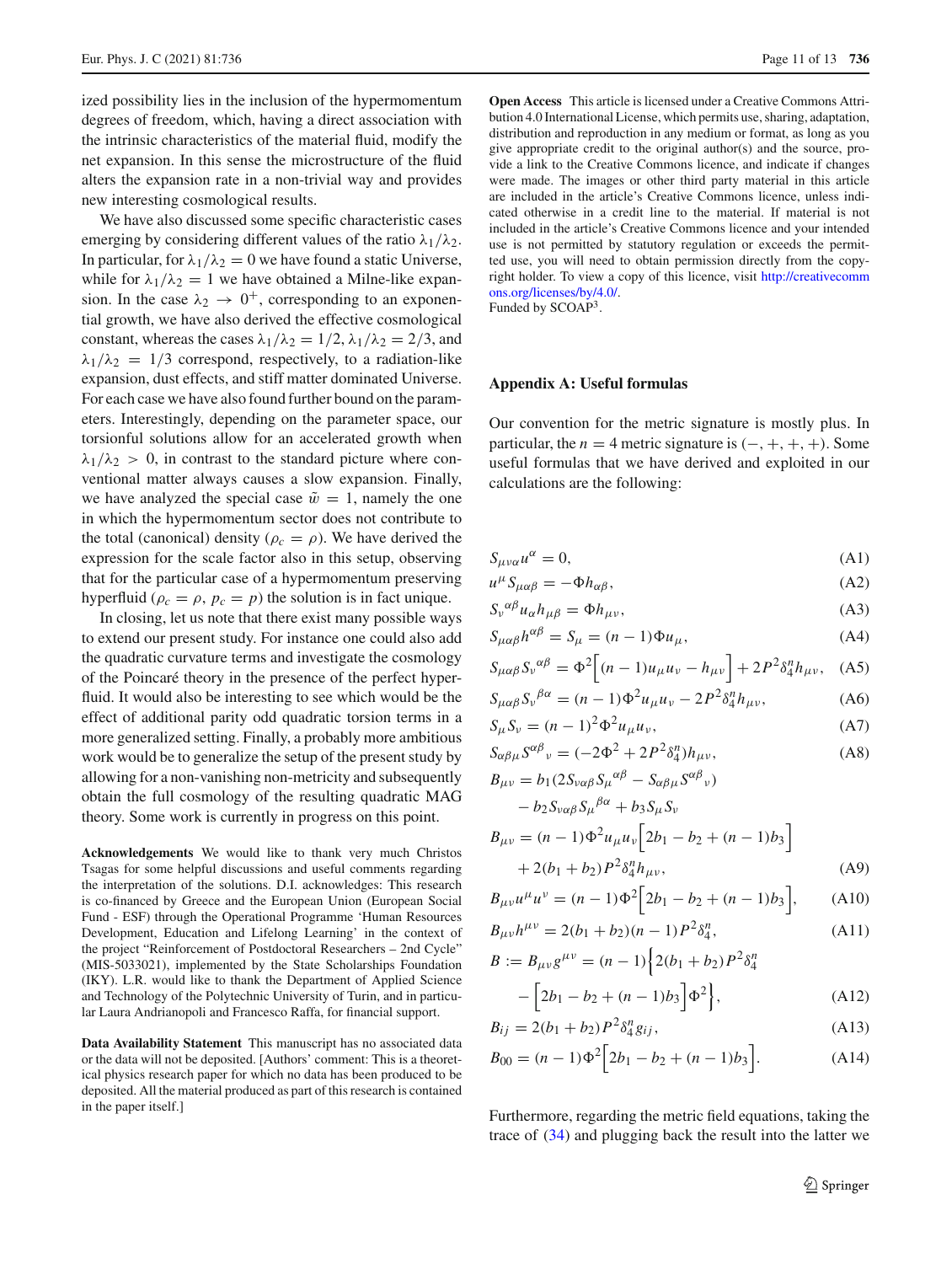get

$$
R_{\mu\nu}u^{\mu}u^{\nu} = \kappa \left[ \frac{1}{(n-2)}T + T_{\mu\nu}u^{\mu}u^{\nu} \right] - (n-1)
$$
  
 
$$
\times \left[ 2b_1 - b_2 + (n-1)b_3 \right] \Phi^2.
$$
 (A15)

Then, upon use of (43), together with the trace of the latter, we are left with

$$
R_{\mu\nu}u^{\mu}u^{\nu} = \frac{\kappa}{(n-2)} \Big[ (n-3)\rho + (n-1)p \Big] - (n-1) \times \Big[ 2b_1 - b_2 + (n-1)b_3 \Big] \Phi^2, \tag{A16}
$$

which has been used to write the Friedmann equations in the main text.

Let us also give the relevant hypermomentum contractions, that are

$$
h^{\alpha\mu}\Delta_{\alpha\mu\nu} = (n-1)\phi u_{\nu},\tag{A17}
$$

$$
h^{\alpha\nu}\Delta_{\alpha\mu\nu} = (n-1)\chi u_{\mu},\tag{A18}
$$

$$
h^{\mu\nu}\Delta_{\alpha\mu\nu} = (n-1)\psi u_{\alpha},\tag{A19}
$$

$$
\varepsilon^{\alpha\mu\nu\lambda}\Delta_{\alpha\mu\nu} = -6u^{\lambda}\zeta\delta_4^n,\tag{A20}
$$

$$
u^{\alpha}u^{\mu}u^{\nu}\Delta_{\alpha\mu\nu} = -\omega,\tag{A21}
$$

which can be also inverted, yielding

$$
\phi = -\frac{1}{(n-1)} h^{\alpha\mu} u^{\nu} \Delta_{\alpha\mu\nu},\tag{A22}
$$

$$
\chi = -\frac{1}{(n-1)} h^{\alpha\nu} u^{\mu} \Delta_{\alpha\mu\nu},\tag{A23}
$$

$$
\psi = -\frac{1}{(n-1)} h^{\mu\nu} u^{\alpha} \Delta_{\alpha\mu\nu},\tag{A24}
$$

$$
\zeta = \frac{1}{6} \varepsilon^{\alpha \mu \nu \lambda} \Delta_{\alpha \mu \nu} u_{\lambda} \delta_{4}^{n}, \tag{A25}
$$

$$
\omega = -u^{\alpha}u^{\mu}u^{\nu}\Delta_{\alpha\mu\nu},\tag{A26}
$$

where we recall that  $\omega = 0$  for vanishing non-metricity, together with the explicit form and contractions of the Palatini tensor in our cosmological setup, which read

$$
P_{\alpha\mu\nu} = 4(n-2)\Phi u_{[\alpha}h_{\mu]\nu} - 2\varepsilon_{\alpha\mu\nu\rho}u^{\rho}P\delta_{4}^{n}, \qquad (A27)
$$

$$
h^{\alpha\mu}P_{\alpha\mu\nu}=0,\tag{A28}
$$

$$
h^{\alpha\nu}P_{\alpha\mu\nu} = -2(n-1)(n-2)\Phi u_{\mu}, \tag{A29}
$$

$$
h^{\mu\nu}P_{\alpha\mu\nu} = 2(n-1)(n-2)\Phi u_{\alpha},\tag{A30}
$$

$$
\varepsilon^{\alpha\mu\nu\lambda}P_{\alpha\mu\nu} = 12Pu^{\lambda}\delta_4^n,\tag{A31}
$$

 $u^{\alpha}u^{\mu}u^{\nu}P_{\alpha\mu\nu} = 0.$  (A32)

Clearly, if non-vanishing non-metricity were also allowed, the above equations would be modified.

# **References**

- 1. T. Clifton, P. G. Ferreira, A. Padilla and C. Skordis, "Modified Gravity and Cosmology," Phys. Rept. 513 (2012), 1–189 [\[arXiv:1106.2476](http://arxiv.org/abs/1106.2476) [astro-ph.CO]]
- 2. L. P. Eisenhart, "Non-Riemannian geometry," American Mathematical Society - Colloquium Publications, 1927, Volume VIII, 184 pages
- 3. J. A. Schouten, "Ricci-calculus: an introduction to tensor analysis and its geometrical applications," Springer Science & Business Media, 2013, Volume 10
- 4. D. Puetzfeld, "Status of non-Riemannian cosmology," New Astron. Rev. **49** (2005), 59-64 [\[arXiv:gr-qc/0404119](http://arxiv.org/abs/gr-qc/0404119) [gr-qc]]
- 5. D. Puetzfeld, "Prospects of non-Riemannian cosmology," eConf **C041213** (2004), 1221 [\[arXiv:astro-ph/0501231](http://arxiv.org/abs/astro-ph/0501231) [astro-ph]]
- 6. D. S. Klemm and L. Ravera, "Einstein manifolds with torsion and nonmetricity," Phys. Rev. D **101** (2020) no.4, 044011 [\[arXiv:1811.11458](http://arxiv.org/abs/1811.11458) [gr-qc]]
- 7. D. S. Klemm and L. Ravera, "Supersymmetric near-horizon geometry and Einstein-Cartan-Weyl spaces," Phys. Lett. B 793 (2019), 265–270 [\[arXiv:1904.03681](http://arxiv.org/abs/1904.03681) [hep-th]]
- 8. S. Klemm and L. Ravera, "An action principle for the Einstein-Weyl equations," J. Geom. Phys. 158 (2020), 103958 [\[arXiv:2006.15890](http://arxiv.org/abs/2006.15890) [hep-th]]
- 9. S. Klemm and L. Ravera, "Schrödinger connection with selfdual nonmetricity vector in 2+1 dimensions," [\[arXiv:2008.12740](http://arxiv.org/abs/2008.12740) [hepth<sub>11</sub>
- 10. D. Iosifidis and L. Ravera, "Parity Violating Metric-Affine Gravity Theories," [\[arXiv:2009.03328](http://arxiv.org/abs/2009.03328) [gr-qc]]
- 11. D. Kranas, C. G. Tsagas, J. D. Barrow and D. Iosifidis, "Friedmannlike universes with torsion," Eur. Phys. J. C **79** (2019) no.4, 341 [\[arXiv:1809.10064](http://arxiv.org/abs/1809.10064) [gr-qc]]
- 12. S. H. Pereira, R. d. C. Lima, J. F. Jesus and R. F. L. Holanda, "Acceleration in Friedmann cosmology with torsion," Eur. Phys. J. C **79** (2019) no.11, 950 [\[arXiv:1906.07624](http://arxiv.org/abs/1906.07624) [gr-qc]]
- 13. J. D. Barrow, C. G. Tsagas and G. Fanaras, "Friedmann-like universes with weak torsion: a dynamical system approach," Eur. Phys. J. C **79** (2019) no.9, 764 [\[arXiv:1907.07586](http://arxiv.org/abs/1907.07586) [gr-qc]]
- 14. T. M. Guimarães, R. d. C. Lima and S. H. Pereira, "Cosmological inflation driven by a scalar torsion function," [\[arXiv:2011.13906](http://arxiv.org/abs/2011.13906) [gr-qc]]
- 15. D. Iosifidis, "Cosmic Acceleration with Torsion and Non-metricity in Friedmann-like Universes," Class. Quant. Grav. **38** (2021) no.1, 015015 [\[arXiv:2007.12537](http://arxiv.org/abs/2007.12537) [gr-qc]]
- 16. R. Aldrovandi and J. G. Pereira, "Teleparallel gravity: an introduction," Springer Science & Business Media, 2012, Volume 173
- 17. J. M. Nester and H. J. Yo, "Symmetric teleparallel general relativity," Chin. J. Phys. 37 (1999), 113 [\[arXiv:gr-qc/9809049](http://arxiv.org/abs/gr-qc/9809049) [gr-qc]]
- 18. J. Beltrán Jiménez, L. Heisenberg and T. S. Koivisto, "Teleparallel Palatini theories," JCAP **08** (2018), 039 [\[arXiv:1803.10185](http://arxiv.org/abs/1803.10185) [grqc]]
- 19. J. Beltrán Jiménez, L. Heisenberg, D. Iosifidis, A. Jiménez-Cano and T. S. Koivisto, "General teleparallel quadratic gravity," Phys. Lett. B **805** (2020), 135422 [\[arXiv:1909.09045](http://arxiv.org/abs/1909.09045) [gr-qc]]
- 20. F. W. Hehl, J. D. McCrea, E. W. Mielke and Y. Ne'eman, "Metric affine gauge theory of gravity: Field equations, Noether identities, world spinors, and breaking of dilation invariance," Phys. Rept. **258** (1995), 1-171 [\[arXiv:gr-qc/9402012](http://arxiv.org/abs/gr-qc/9402012) [gr-qc]]
- 21. F. W. Hehl and A. Macias, "Metric affine gauge theory of gravity. 2. Exact solutions," Int. J. Mod. Phys. D **8** (1999), 399-416 [\[arXiv:gr-qc/9902076](http://arxiv.org/abs/gr-qc/9902076) [gr-qc]]
- 22. D. Iosifidis, "Metric-Affine Gravity and Cosmology/Aspects of Torsion and non-Metricity in Gravity Theories," [\[arXiv:1902.09643](http://arxiv.org/abs/1902.09643) [gr-qc]]